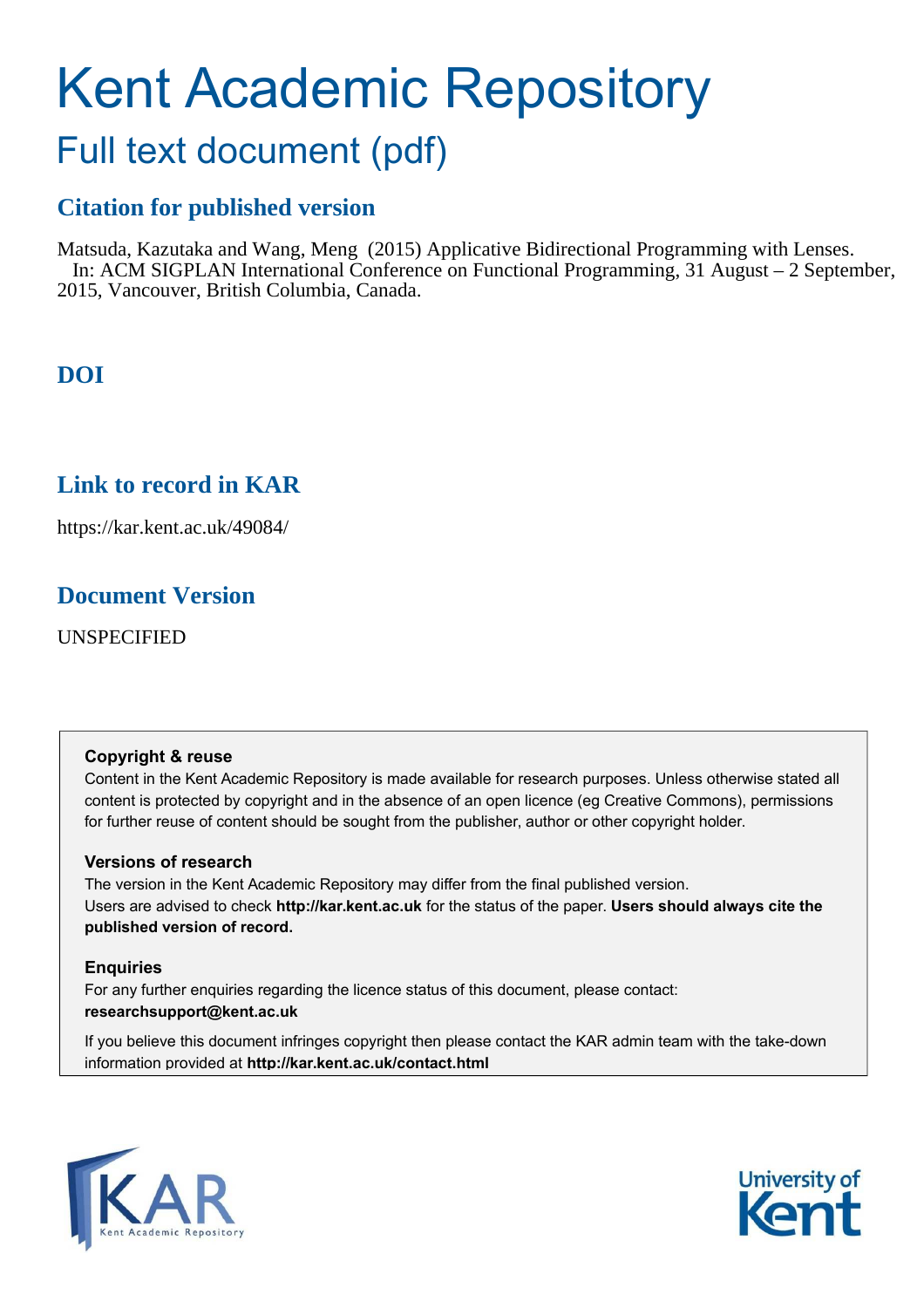### Applicative Bidirectional Programming with Lenses

Kazutaka Matsuda

Tohoku University kztk@ecei.tohoku.ac.jp Meng Wang

University of Kent m.w.wang@kent.ac.uk

#### Abstract

A bidirectional transformation is a pair of mappings between source and view data objects, one in each direction. When the view is modified, the source is updated accordingly with respect to some laws. One way to reduce the development and maintenance effort of bidirectional transformations is to have specialized languages in which the resulting programs are bidirectional by construction giving rise to the paradigm of bidirectional programming.

In this paper, we develop a framework for *applicative-style* and *higher-order* bidirectional programming, in which we can write bidirectional transformations as unidirectional programs in standard functional languages, opening up access to the bundle of language features previously only available to conventional unidirectional languages. Our framework essentially bridges two very different approaches of bidirectional programming, namely the lens framework and Voigtländer's semantic bidirectionalization, creating a new programming style that is able to bag benefits from both.

*Categories and Subject Descriptors* D.1.1 [*Programming Techniques*]: Applicative (Functional) Programming; D.3.3 [*Programming Language*]: Languages Constructs and Features—Data types and structures, Polymorphism

#### *General Terms* Languages

*Keywords* Bidirectional Programming, Lens, Bidirectionalization, Free Theorem, Functional Programming, Haskell

#### 1. Introduction

*Bidirectionality* is a reoccurring aspect of computing: transforming data from one format to another, and requiring a transformation in the opposite direction that is in some sense an inverse. The most well-known instance is the *view-update problem* [1, 6, 8, 13] from database design: a "view" represents a database computed from a source by a query, and the problem comes when translating an update of the view back to a "corresponding" update on the source.

But the problem is much more widely applicable than just to databases. It is central in the same way to most interactive programs, such as *desktop and web applications*: underlying data, perhaps represented in XML, is presented to the user in a more accessible format, edited in that format, and the edits translated back in terms

fee. Request permissions from permissions and anniorg.<br>Copyright is held by the owner/author(s). Publication rights licensed to ACM.

ICFP'15, August 31 – September 2, 2015, Vancouver, BC, Canada. *ICFP'15*, August 31 – September 2, 2015, Vancouver, BC, Canada

ACM. 978-1-4503-3669-7/15/08...\$15.00<br>http://dx.doi.org/10.1145/2784731.2784750

of the underlying data [12, 16, 30]. Similarly for *model transformations*, playing a substantial role in software evolution: having transformed a high-level model into a lower-level implementation, for a variety of reasons one often needs to reverse engineer a revised high-level model from an updated implementation [42, 43].

Using terminologies originated from the lens framework [4, 9, 10], bidirectional transformations, coined *lenses*, can be represented as pairs of functions known as get of type  $S \to V$  and put of type  $S \rightarrow V \rightarrow S$ . Function get extracts a view from a source, and put takes both an updated view and the original source as inputs to produce an updated source. An example definition of a bidirectional transformation in Haskell notations is

$$
\begin{aligned}\n\textbf{data } L \, s \, v &= L \, \{ \text{get} :: s \to v, \text{put} :: s \to v \to s \} \\
\text{fst}_{\text{L}} &:: L \, (a, b) \, a \\
\text{fst}_{\text{L}} &= L \, (\lambda(a, \text{---}) \to a) \, (\lambda(\text{---}, b) \, a \to (a, b))\n\end{aligned}
$$

A value  $\ell$  of type  $L$  s  $v$  is a lens that has two function fields namely get and put, and the record syntax overloads the field names as access functions: get  $\ell$  has type  $s \to v$  and put  $\ell$  has type  $s \to v \to s$ . The datatype is used in the definition of  $fst_L$  where the first element of a source pair is projected as the view, and may be updated to a new value.

Not all bidirectional transformations are considered "reasonable" ones. The following laws are generally required to establish bidirectionality:

$$
put \ell s (get \ell s) = s
$$
 (Acceptability)  
get  $\ell s' = v$  if  $put \ell s v = s'$  (Consistency)

for all s, s' and v. Note that in this paper, we write  $e = e'$  with the assumption that neither  $e$  nor  $e'$  is undefined. Here **Consistency** (also known as the PutGet law [9]) roughly corresponds to rightinvertibility, ensuring that all updates on a view are captured by the updated source; and Acceptability (also known as the GetPut law [9]), prohibits changes to the source if no update has been made on the view. Collectively, the two laws defines *wellbehavedness* [1, 9, 13]. A bidirectional transformation L get put is called *well-behaved* if it satisfies well-behavedness. The above example  $fst<sub>L</sub>$  is a well-behaved bidirectional transformation.

By dint of hard effort, one can construct separately the forward transformation get and the corresponding backward transformation  $put.$  However, this is a significant duplication of work, because the two transformations are closely related. Moreover, it is prone to error, because they do really have to correspond with each other to be well-behaved. And, even worse, it introduces a maintenance issue, because changes to one transformation entail matching changes to the other. Therefore, a lot of work has gone into ways to reduce this duplication and the problems it causes; in particular, there has been a recent rise in linguistic approaches to streamlining bidirectional transformations [2, 4, 9–11, 14, 16, 20–22, 25, 27, 30, 33, 35, 36, 38– 41].

classroom use is granted without fee provided that copies are not made or distributed for profit or commercial advantage and that copies bear this notice and the full citation on the first page. Copyrights for components of this work owned by others than ACM must be honored. Abstracting with credit is permitted. To copy otherwise, or republish to post on servers or to redistribute to lists, requires prior specific permission and/or a<br>for **Postage in service** from Permissions Coom are Permission to make digital or hard copies of all or part of this work for personal or for profit or commercial advantage and that copies bear this notice and the full citation<br>on the first page. Copyrights for components of this work owned by others than ACM<br>must be honored. Abstracting with credit is permi fee. Request permissions from Permissions@acm.org.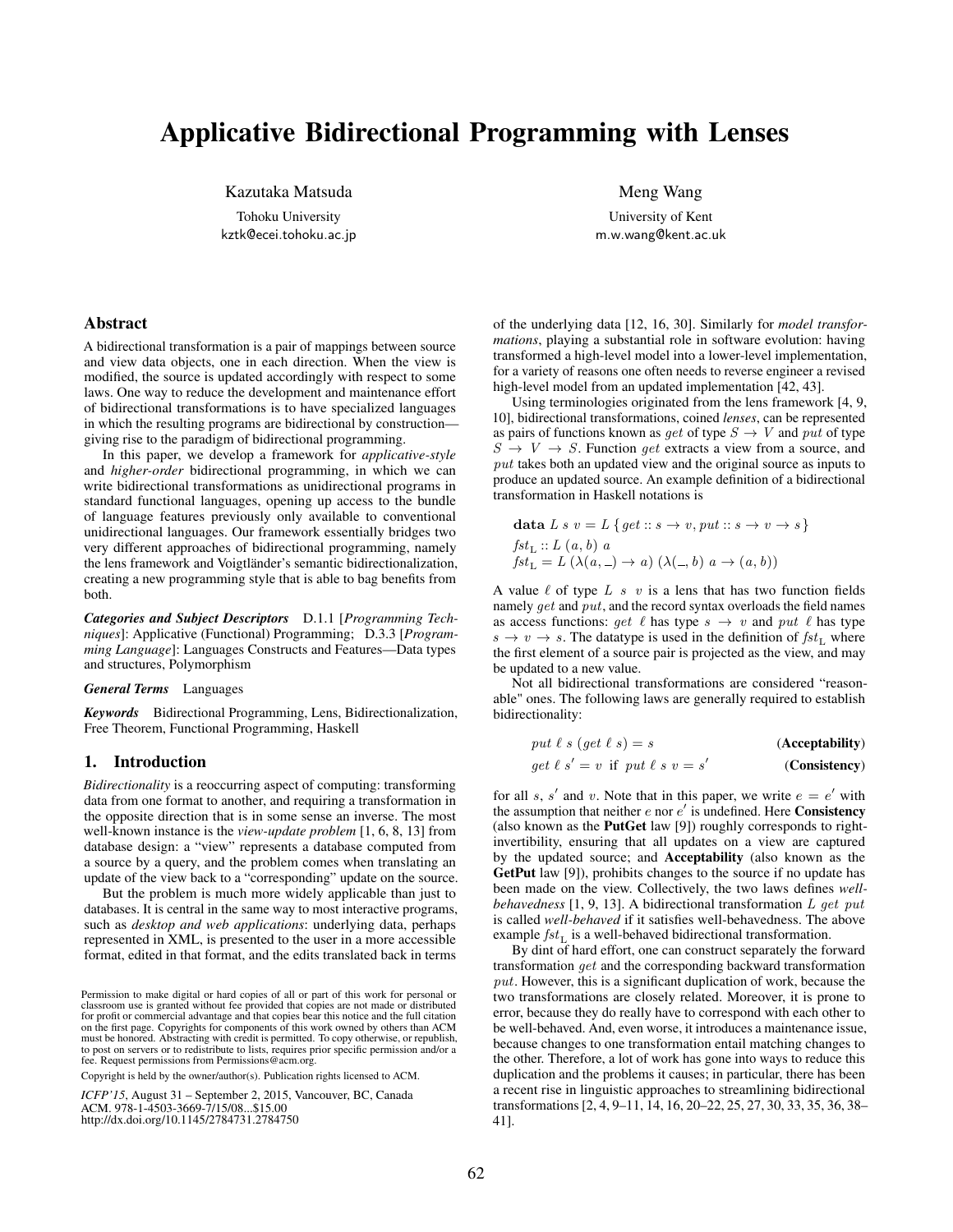Ideally, bidirectional programming should be as easy as usual unidirectional programming. For this to be possible, techniques of conventional languages such as *applicative-style* and *higher-order* programming need to be available in the bidirectional languages, so that existing programming idioms and abstraction methods can be ported over. It makes sense to at least allow programmers to treat functions as first-class objects and have them applied explicitly. It is also beneficial to be able to write bidirectional programs in the same style of their *gets*, as cultivated by traditional unidirectional programming programmers normally start with (at least mentally) constructing a get before trying to make it bidirectional.

However, existing bidirectional programming frameworks fall short of this goal by quite a distance. The lens bidirectional programming framework [2, 4, 9–11, 16, 25, 27, 30, 38, 39], the most influential of all, composes small lenses into larger ones by special lens combinators. The combinators preserve well-behavedness, and thus produce bidirectional programs that are correct by construction. Lenses are impressive in many ways: they are highly expressive and adaptable, and in many implementations a carefully crafted type system guarantees the totality of the bidirectional transformation. But at the same time, like many other combinator-based languages, lenses restrict programming to the point-free style, which may not be the most appropriate in all cases. We have learned from past experiences [23, 28] that a more convenient programming style does profoundly impact on the popularity of a language.

The researches on *bidirectionalization* [14, 20–22, 33, 35, 36, 38, 39, 41], which mechanically derives a suitable  $put$  from an existing get, share the same spirit with us to some extent. The gets can be programmed in a unidirectional language and passed in as objects to the bidirectionalization engine, which performs program analysis and the generation of puts. However, the existing bidirectionalization methods are whole program analyses; there is no better way to compose individually constructed bidirectional transformations.

In this paper, we develop a novel bidirectional programming framework:

- As lenses, it supports composition of user-constructed bidirectional transformations, and well-behavedness of the resulting bidirectional transformations is guaranteed by construction.
- As a bidirectionalization system, it allows users to write bidirectional transformations almost in the same way as that of gets, in an applicative and higher-order programming style.

The key idea of our proposal is to lift lenses of type  $L(A_1, \ldots, A_n)$  B to *lens functions* of type

$$
\forall s. L^T s A_1 \rightarrow \cdots \rightarrow L^T s A_n \rightarrow \cdots \rightarrow L^T s B
$$

where  $L^T$  is a type-constrained version of L (Sections 2 and 3). The *n*-tuple above is then generalized to data structures such as lists in Section 4. This function representation of lenses is open to manipulation in an applicative style, and can be passed to higherorder functions directly. For example, we can write a bidirectional version of unlines, defined by

unlines  $:: [String] \rightarrow String$ unlines  $\lbrack$  = "" unlines  $(x : xs) = x + "\n" + unless xs$ 

as below.

$$
unlinesF :: [LT s String] \rightarrow LT s String
$$
  
unlines<sub>F</sub> [] = new ""  
unlines<sub>F</sub> (x : xs) = lift2 catline<sub>L</sub> (x, unlines<sub>F</sub> xs)

where  $catLine_{\text{L}}$  is a lens version of  $\lambda x$   $y \to x + \text{``\n' + } y$ . In the above, except for the noise of new and  $lift2$ , the definition is faithful to the original structure of unlines' definition, in an applicative style. With the heavy-lifting done in defining the lens function unlines<sub>F</sub>, a corresponding lens unlines<sub>L</sub> :: L [String] String is readily available through straightforward unlifting:  $unlines$ <sub>L</sub> = unlift T unlines<sub>F</sub>.

We demonstrate the expressiveness of our system through a realistic example of a bidirectional evaluator for a higher-order programming language (Section 5), followed by discussions of smooth integration of our framework with both lenses and bidirectionalization approaches (Section 6). We discuss related techniques in Section 7, in particularly making connection to semantic bidirectionalization [21, 22, 33, 41] and conclude in Section 8. An implementation of our idea is available from https://hackage.haskell. org/package/app-lens.

*Notes on Proofs and Examples.* Due to the space restriction, we omit many of the proofs in this paper, but note that some of the proofs are based on free theorems [34, 37]. To simplify the formal discussion, we assume that all functions except puts are total and no data structure contains  $\bot$ . To deal with the partiality of puts, we assume that a *put* function of type  $A \rightarrow B \rightarrow A$  can be represented as a total function of type  $A \rightarrow B \rightarrow Maybe A$ , which upon termination will produce either a value Just a or an error Nothing.

We strive to balance the practicality and clarity of examples. Very often we deliberately choose small but hopefully still illuminating examples aiming at directly demonstrating the and only the theoretical issue being addressed. In addition, we include in Section 5 a sizeable application and would like to refer interested readers to https://bitbucket.org/kztk/app-lens for examples ranging from some general list functions in Prelude to the specific problem of XML transformations.

#### 2. Bidirectional Transformations as Functions

Conventionally, bidirectional transformations are represented directly as pairs of functions [9, 13, 14, 16, 20–22, 25, 33, 35, 36, 38– 41] (see the datatype  $L$  defined in Section 1). In this paper, we use lenses to refer specifically bidirectional transformations in this representation.

Lenses can be constructed and reasoned compositionally. For example, with the composition operator "ô"

$$
\begin{array}{l}\n\text{(a)}::L\ b\ c \rightarrow L\ a\ b \rightarrow L\ a\ c \\
\text{(L\ get_2\ put_2)}\ \text{(L\ get_1\ put_1)} = \\
L\ (get_2\ \text{o\ get}_1)\ (\lambda s\ v \rightarrow put_1\ s\ (put_2\ (get_1\ s)\ v))\n\end{array}
$$

we can compose  $fst_L$  to itself to obtain a lens that operates on nested pairs, as below.

$$
fstTri_{\mathcal{L}} :: L ((a, b), c) a
$$
  

$$
fstTri_{\mathcal{L}} = fst_{\mathcal{L}} \hat{\circ} fst_{\mathcal{L}}
$$

Well-behavedness is preserved by such compositions:  $fstTri_{\text{L}}$  is well-behaved by construction assuming well-behaved  $fst_L$ .

The composition operator "ô" has the identity lens  $id_L$  as its unit.

$$
id_{L} :: L a a
$$
  

$$
id_{L} = L id (\lambda_{-} v \rightarrow v)
$$

#### 2.1 Basic Idea: A Functional Representation Inspired by Yoneda

Our goal is to develop a representation of bidirectional transformations such that we can apply them, pass them to higher-order functions and reason about well-behavedness compositionally.

Inspired by the Yoneda embedding in category theory [19], we lift lenses of type  $L \, a \, b$  to polymorphic functions of type

$$
\forall s.\ L\ s\ a \rightarrow L\ s\ b
$$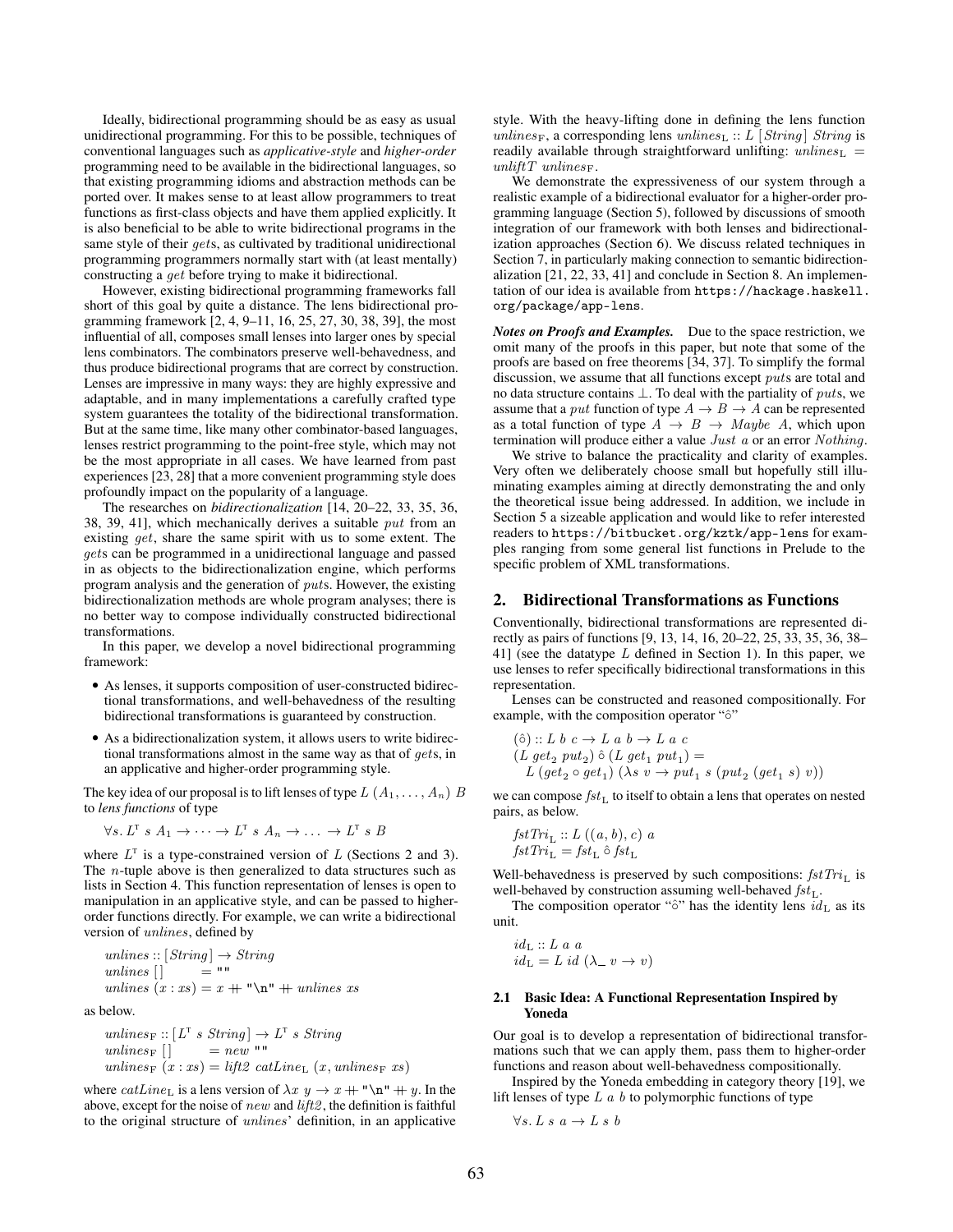by lens composition

$$
lift :: L a b \rightarrow (\forall s. L s a \rightarrow L s b)
$$
  

$$
lift \ell = \lambda x \rightarrow \ell \hat{\circ} x
$$

Intuitively, a lens of type  $L s A$  with the universally quantified type variable  $s$  can be seen as an updatable datum of type  $A$ , and a lens of type L A B as a transformation of type  $\forall s$ . L s A  $\rightarrow$  L s B on updatable data. We call such lifted lenses *lens functions*.

The lifting function *lift* is injective, and has the following left inverse.

$$
unlift :: (\forall s. L s a \rightarrow L s b) \rightarrow L a b
$$
  

$$
unlift f = f idL
$$

Since lens functions are normal functions, they can be composed and passed to higher-order functions in the usual way. For example,  $fstTri_{\text{L}}$  can now be defined with the usual function composition.

$$
fstTri_{\mathcal{L}} :: L ((a, b), c) a
$$
  

$$
fstTri_{\mathcal{L}} = unlift (lift fst_{\mathcal{L}} \circ lift fst_{\mathcal{L}})
$$

Alternatively in a more applicative style, we can use a higher-order function  $twice :: (a \rightarrow a) \rightarrow a \rightarrow a$  as below.

$$
fstTri_{\text{L}} = \text{unlift } (\lambda x \to \text{twice } (\text{lift } \text{fst}_{\text{L}}) x)
$$
  
where  $\text{twice } f x = f (f x)$ 

Like many category-theory inspired isomorphisms, this functional representation of bidirectional transformations is not unknown [7]; but its formal properties and applications in practical programming have not been investigated before.

#### 2.2 Formal Properties of Lens Functions

We reconfirm that *lift* is injective with *unlift* as its left inverse.

**Proposition 1.** *unlift* (*lift* 
$$
\ell
$$
) =  $\ell$  *for all lenses*  $\ell$  :: *L A B.*  $\square$ 

We say that a function  $f$  *preserves well-behavedness*, if  $f \ell$  is well-behaved for any well-behaved lens  $\ell$ . Functions lift and unlift have the following desirable properties.

**Proposition 2.** lift  $\ell$  preserves well-behavedness if  $\ell$  is well*behaved.* □

Proposition 3. unlift f *is well-behaved if* f *preserves wellbehavedness.*  $\Box$ 

As it stands, the type  $L$  is open and it is possible to define lens functions through pattern-matching on the constructor. For example

$$
f :: Eq \ a \Rightarrow L \ s \ (Maybe \ a) \rightarrow L \ s \ (Maybe \ a)
$$
\n
$$
f \ (L \ g \ p) = L \ g \ (\lambda s \ v \rightarrow \text{if} \ v = g \ s \ \text{then} \ s
$$
\n
$$
\text{else} \ p \ (p \ s \ Nothing) \ v)
$$

Here the input lens is pattern matched and the *get/put* components are used directly in constructing the output lens, which breaks encapsulation and blocks compositional reasoning of behaviors.

In our framework the intention is that all lens functions are constructed through lifting, which sees bidirectional transformations as atomic objects. Thus, we require that  $L$  is used as an "abstract" type" in defining lens functions of type  $\forall s$ . L s A  $\rightarrow$  L s B. That is, we require the following conditions.

- *L* values must be constructed by lifting.
- *L* values must not be destructed.

This requirement is formally written as follows.

**Definition 1** (Abstract Nature of L). We say L is abstract in  $f :: \tau$ if there is a polymorphic function  $h$  of type

$$
\forall \ell. (\forall a b. L a b \rightarrow (\forall s. \ell s a \rightarrow \ell s b))
$$
  

$$
\rightarrow (\forall a b. (\forall s. \ell s a \rightarrow \ell s b) \rightarrow L a b) \rightarrow \tau'
$$

where 
$$
\tau' = \tau[\ell/L]
$$
 and  $f = h$  lift *unlift*.

Essentially, the polymorphic  $\ell$  in h's type prevents us from using the constructor  $L$  directly, while the first functional argument of  $h$ (which is  $lift$ ) provides the means to create  $L$  values.

Now the compositional reasoning of well-behavedness extends to lens functions; we can use a logical relation [31] to characterize wellbehavedness for higher-order functions. As an instance, we can state that functions of type  $\forall s$ . L s A  $\rightarrow$  L s B are well-behavedness preserving as follows.

**Theorem 1.** *Let*  $f :: \forall s$ . *L*  $s$   $A \rightarrow L$   $s$   $B$  *be a function in which L is abstract. Suppose that all applications of* lift *in the definition of* f *are to well-behaved lenses. Then,* f *preserves well-behavedness, and thus* unlift f *is well-behaved.*  $\Box$ 

#### 2.3 Guaranteeing Abstraction

Theorem 1 requires the condition that  $L$  is abstract in  $f$ , which can be enforced by using abstract types through module systems. For example, in Haskell, we can define the following module to abstract L.

module  $AbstractLens (L<sub>abs</sub>, lift<sub>abs</sub>, unlift<sub>abs</sub>)$  where

newtype  $L_{\text{abs}}$  a  $b = L_{\text{abs}} \{unL_{\text{abs}} :: L a b\}$  $lift_{\text{abs}} :: L \ a \ b \rightarrow (\forall s. \ L_{\text{abs}} \ s \ a \rightarrow L_{\text{abs}} \ s \ b)$ unlift<sub>abs</sub> ::  $(\forall s. L_{\text{abs}} s a \rightarrow L_{\text{abs}} s b) \rightarrow L a b$ 

Outside the module  $AbstractLens$ , we can use  $lift<sub>abs</sub>,$  unlift<sub>abs</sub> and type  $L_{\text{abs}}$  itself, but not the constructor of  $L_{\text{abs}}$ . Thus the only way to access data of type L is through  $lift_{\text{abs}}$  and  $unlift_{\text{abs}}$ .

A consequence of having abstract  $L$  is that  $lift$  is now surjective (and unlift is now injective). We can prove the following property using the free theorems [34, 37].

**Lemma 1.** Let f be a function of type  $\forall s$ . L s  $A \rightarrow L$  s B in which *L* is abstract. Then  $f \ell = f id_L \hat{\circ} \ell$  holds for all  $\ell :: L S A$ . □

Correspondingly, we also have that *unlift* is injective on lens functions.

**Theorem 2.** *For any*  $f$  ::∀s.  $L s A → L s B$  *in which*  $L$  *is abstract,* lift  $(unlift f) = f holds.$ 

In the rest of this paper, we always assume abstract  $L$  unless specially mentioned otherwise.

#### 2.4 Categorical Notes

As mentioned earlier, our idea of mapping L A B to  $\forall s$ . L s A  $\rightarrow$ L s B is based on the Yoneda lemma in category theory (Section III.2 in [19]). Since our purpose of this paper is not categorical formalization, we briefly introduce an analogue of the Yoneda lemma that is enough for our discussion.

Theorem 3 (An Analogue of the Yoneda Lemma (Section III.2 in [19])). *A pair of functions* (lift, unlift) *is a bijection between*

$$
\bullet \{ \ell :: L \land B \}, and
$$

• 
$$
\{f: \forall s. L \ s \ A \rightarrow L \ s \ B \mid f \ x \ \hat{\circ} \ y = f \ (x \ \hat{\circ} \ y)\}.
$$

The condition  $f \ x \ \hat{\circ} \ y = f \ (x \ \hat{\circ} \ y)$  is required to make f a natural transformation between functors  $L(-)$  A and  $L(-)$  B; here, the contravariant functor  $L(-)$  A maps a lens  $\ell$  of type  $L Y X$  to a function  $(\lambda y \to y \land \ell)$  of type L X  $A \to L$  Y A. Note that f x  $\circ$  y = f  $(x \circ y)$  is equivalent to f  $x = f$  id<sub>L</sub>  $\circ$  x. Thus the naturality conditions imply Theorem 2.

In the above, we have implicitly considered the category of (possibly non-well-behaved) lenses, in which objects are types (sets in our setting) and morphisms from  $A$  to  $B$  are lenses of type  $L \, A \, B$ . This category of lenses is monoidal [15] but not closed [30], and thus has no higher-order functions. That is, there is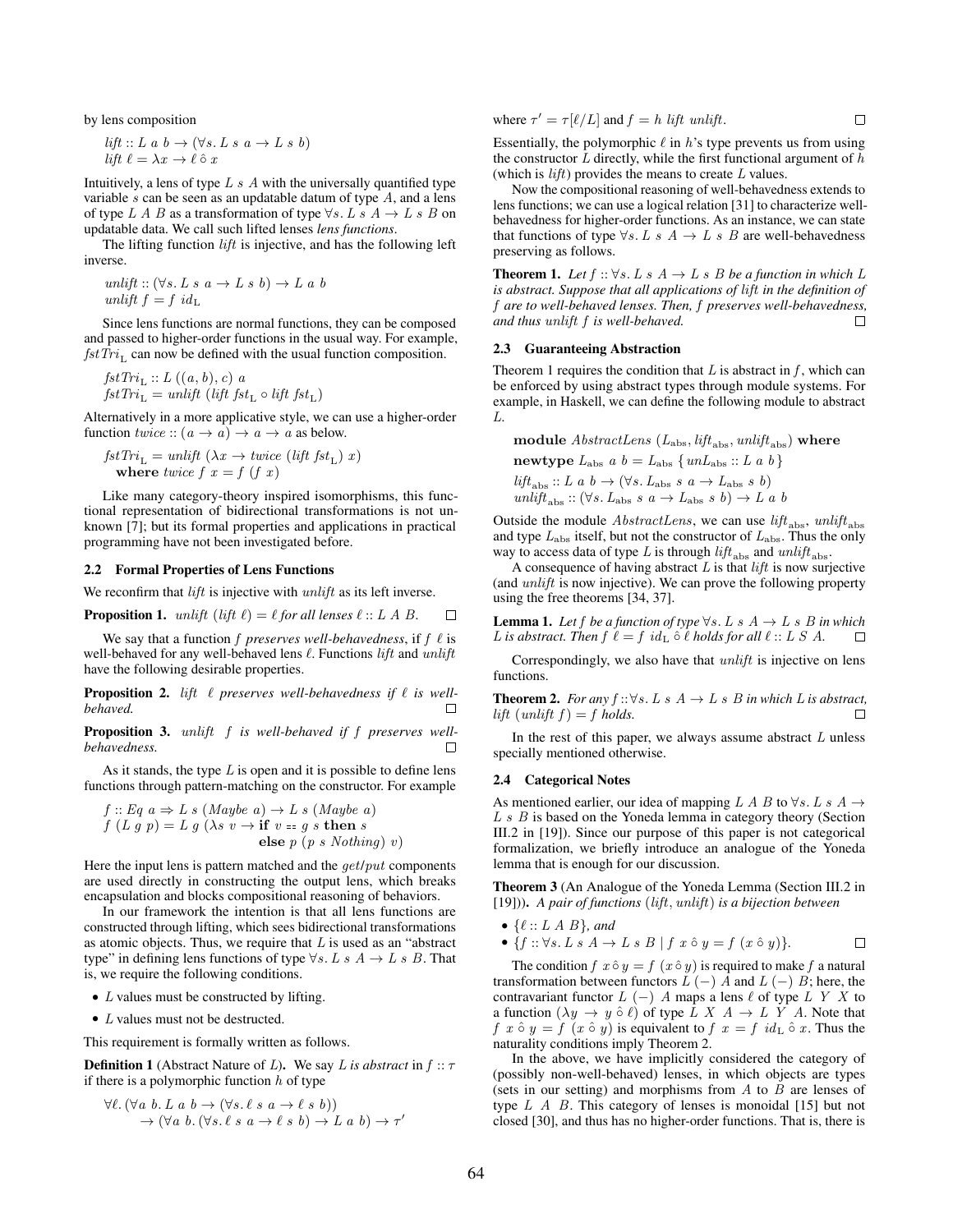no type  $X \, B \, C$  such that there is a bijection between  $L \, (A, B) \, C$ and  $L A (X B C)$ , which can be easily checked by comparing cardinalities. Our discussion does not conflict with this fact. What we state is that, for any s,  $(L s A, L s B) \rightarrow L s C$  is isomorphic to L s  $A \rightarrow (L s B \rightarrow L s C)$  via standard curry and uncurry; note that s is quantified globally.

Also note that L s  $(-)$  is a functor that maps a lens  $\ell$  to a function lift  $\ell$ . It is not difficult to check that lift  $x \circ \text{lift} y =$ lift  $(x \hat{\circ} y)$  and lift  $(id_L :: L A A) = (id :: L s A \rightarrow L s A)$ .

#### 3. Lifting  $n$ -ary Lenses and Flexible Duplication

So far we have presented a system that lifts lenses to functions, manipulates the functions, and then "unlifts" the results to construct composite lenses. One example is  $fstTri_{L}$  from Section 2 reproduced below.

$$
fstTri_{\mathcal{L}} :: L ((a, b), c) a
$$
  

$$
fstTri_{\mathcal{L}} = unlift (lift fst_{\mathcal{L}} \circ lift fst_{\mathcal{L}})
$$

Astute readers may have already noticed the type  $L((a, b), c)$  a which is subtly distinct from  $L(a, b, c)$  a. One reason for this is with the definition of  $fstTri_{\text{L}}$ , which consists of the composition of lifted  $fst<sub>L</sub>$ s. But more fundamentally it is the type of lift (L x y  $\rightarrow$  $(\forall s. L \ s \ x \rightarrow L \ s \ y))$ , which treats x as a black box, that has prevented us from rearranging the tuple components.

Let's illustrate the issue with an even simpler example that goes directly to the heart of the problem.

$$
swap_{\mathcal{L}} :: L(a, b) (b, a)
$$

$$
swap_{\mathcal{L}} = \dots
$$

Following the programming pattern developed so far, we would like to construct this lens with the familiar unidirectional function  $swap::(a, b) \rightarrow (b, a)$ . But since *lift* only produces *unary* functions of type  $\forall s$ . L s A  $\rightarrow$  L s B, despite the fact that A and B are actually pair types here, there is no way to compose swap with the resulting lens function.

In order to construct  $swap_L$  and many other lenses, including unlines<sub>L</sub> in Section 1, a conversion of values of type  $\forall s$ . (L s A<sub>1</sub>,  $\dots, L \, s \, A_n$  to values of type  $\forall s. L \, s \, (A_1, \dots, A_n)$  is needed. In this section we look at how such a conversion can be defined for binary lenses, which can be easily extended to arbitrary  $n$ -ary cases.

#### 3.1 Caveats of the Duplication Lens

To define a function of type  $\forall s. (L s A, L s B) \rightarrow L s (A, B)$ , we use the duplication lens  $dup<sub>L</sub>$  (also known as *copy* elsewhere [9]) defined as below. For simplicity, we assume that  $(==)$  represents observational equivalence.

$$
dup_{L} :: Eq s \Rightarrow L s (s, s)
$$
  
\n
$$
dup_{L} = L (\lambda s \rightarrow (s, s)) (\lambda_{-} (s, t) \rightarrow r s t)
$$
  
\nwhere  $r s t | s = t = s$  -- This will cause a problem.

With the duplication lens, the above-mentioned function can be defined as

$$
(\circledast) :: Eq \ s \Rightarrow L \ s \ a \rightarrow L \ s \ b \rightarrow L \ s \ (a, b)
$$

$$
x \circledast y = (x \circledast y) \circ du p_{L}
$$

where  $(\hat{\otimes})$  is a lens combinator that combines two lenses applying to each component of a pair [9]:

$$
\begin{array}{l} (\hat{\otimes}): L\; a\; a' \rightarrow L\; b\; b' \rightarrow L\; (a,b)\; (a',b')\\ (L\; get_1\; put_1) \; \hat{\otimes}\; (L\; get_2\; put_2) =\\ L\; (\lambda(a,b) \rightarrow (get_1\; a, get_2\; b))\\ (\lambda(a,b)\; (a',b') \rightarrow (put_1\; a\; a', put_2\; b\; b')) \end{array}
$$

We call  $(\circledast)$  "split" in this paper. With  $(\circledast)$  we can support the lifting of binary lenses as below.

lift2 ::  $L(a, b) c \rightarrow (\forall s. (L s a, L s b) \rightarrow L s c)$ lift  $\ell(x, y) = \text{lift } \ell(x \circledast y)$ 

It is tempting to have the following as the inverse for  $lift2$ .

$$
\label{eq:unifit} \begin{array}{l} \textit{unlift2}: (\forall s.\,(L\;s\;a,\,L\;s\;b) \rightarrow L\;s\;c) \rightarrow L\;(a,\,b)\;c\\ \textit{unlift2}\;f = f\;\left(\textit{fst_L}, \textit{snd_L}\right) \end{array}
$$

But  $unlift2 \circ lift2$  does not result in identity:

$$
(unlift2 \circ lift2) \ell
$$
\n= { definition unfolding &  $\beta$ -reduction }  
\n $\ell \hat{\circ} (fst_L \otimes snd_L)$   
\n= { unfolding ( $\circledast$ ) }  
\n $\ell \hat{\circ} (fst_L \hat{\otimes} snd_L) \hat{\circ} dup_L$   
\n= { definition unfolding }  
\n $\ell \hat{\circ} block_L$  where  
\n $block_L = L id (\lambda s \ v \rightarrow \text{if } s = v \text{ then } v \text{ else } \bot)$ 

Lens  $block_$  is not a useful lens because it blocks any update to the view. Consequently any lenses composed with it become useless too.

#### 3.2 Flexible and Safe Duplication by Tagging

In the above, the equality comparison  $s = v$  that makes unlift2  $\circ$ lift2 useless has its root in  $dup<sub>L</sub>$ . If we look at the lens  $dup<sub>L</sub>$  in isolation, there seems to be no alternative. The two duplicated values have to remain equal for the bidirectional laws to hold. However, if we consider the context in which  $dup<sub>L</sub>$  is applied, there is more room for maneuver. Let us consider the lifting function *lift2* again, and how put  $dup<sub>L</sub>$ , which rejects the update above, works in the execution of put (unlift2 (lift2 id<sub>L</sub>)).

$$
put (unlift2 (lift2 idL)) (1, 2) (3, 4)
$$
  
= { simplification }\n  

$$
put ((fstL \hat{\otimes} sndL) \hat{\circ} dwL) (1, 2) (3, 4)
$$
  
= { definition unfolding & β-reduction }\n  

$$
put dupL (1, 2) (put fstL (1, 2) 3, put sndL (1, 2) 4)
$$
  
= { β-reduction }

put 
$$
dup_{L}(1, 2) ((\underline{3}, 2), (1, \underline{4}))
$$

The last call to *put dup*<sub>L</sub> above will fail because  $(3, 2) \neq (1, 4)$ . But if we look more carefully, there is no reason for this behavior:  $lift2$   $idB$  should be able to update the two elements of the pair independently. Indeed in the put execution above, relevant values to the view change as highlighted by underlining are only compared for equality with irrelevant values. That is to say, we should be able to relax the equality check in  $dup_{\text{L}}$  and update the old source  $(1, 2)$ to  $(3, 4)$  without violating bidirectional laws.

To achieve this, we tag the values according to their relevance to view updates [25].

$$
\mathbf{data} \; \mathit{Tag} \; a = U \; \{ \mathit{unTag} :: a \} \; | \; O \; \{ \mathit{unTag} :: a \}
$$

Tag U (representing Updated) means the tagged value *may be relevant* to the view update and O (representing Original) means the tagged value *must not be relevant* to the view update. The idea is that O-tagged values can be altered without violating the bidirectional laws, as the new  $dup<sub>L</sub>$  below.

$$
dup_{\mathcal{L}} :: Poset s \Rightarrow L s (s, s)
$$
  

$$
dup_{\mathcal{L}} = L (\lambda s \rightarrow (s, s)) (\lambda_{-} (s, t) \rightarrow s \curlyvee t)
$$

Here, Poset is a type class for partially-ordered sets that has a method  $(\gamma)$  (pronounced as "lub") to compute least upper bounds.

class *Poset s* where  $(\gamma) :: s \rightarrow s \rightarrow s$ 

We require that  $(\gamma)$  must be associative, commutative and idempotent; but unlike a semilattice,  $(\Upsilon)$  can be partial. Tagged elements and their (nested) pairs are ordered as follows.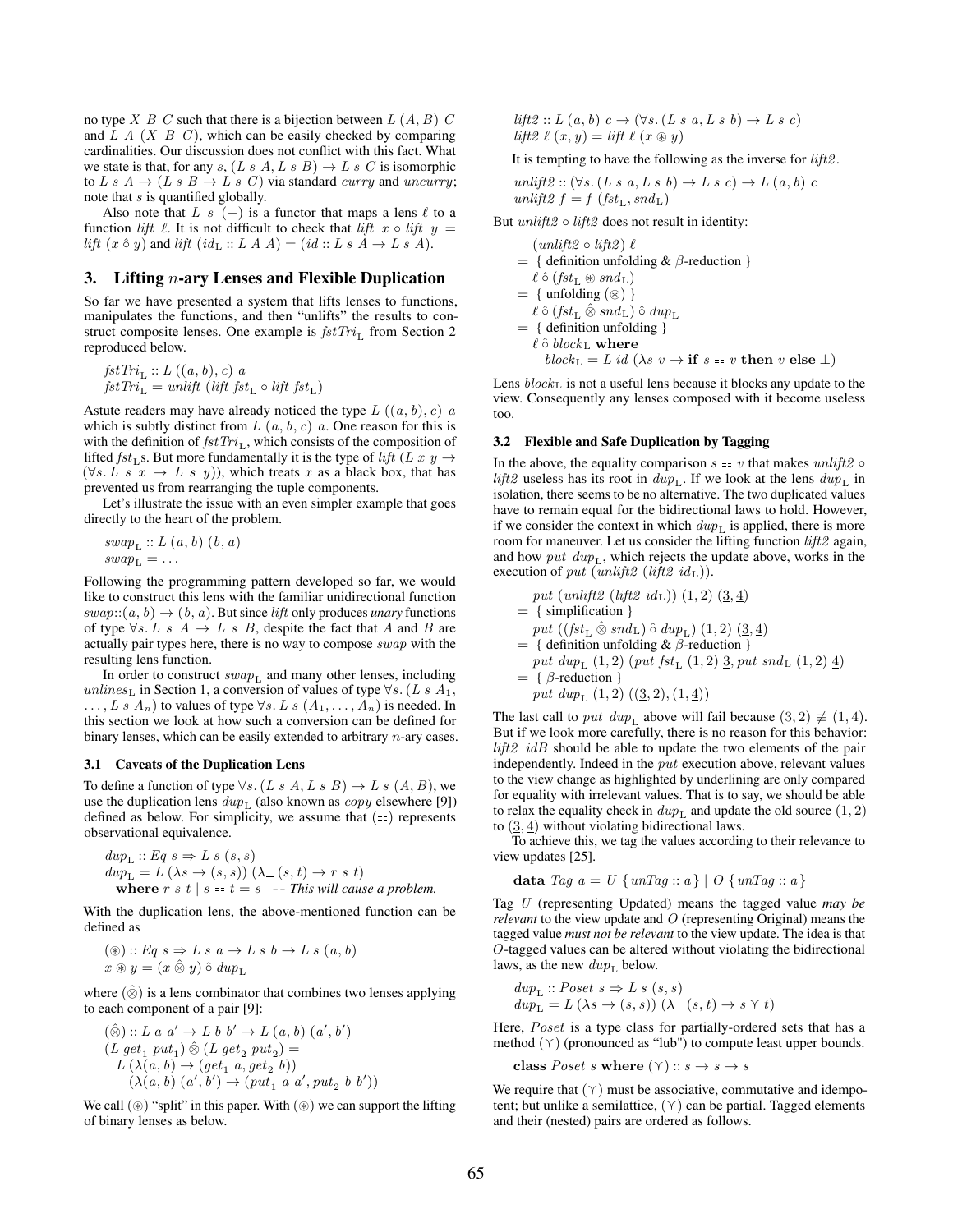instance  $Eq\ a \Rightarrow Poset\ (Tag\ a)$  where  $(O \ s) \ \gamma \ (U \ t) = U \ t$ <br>  $(U \ s) \ \gamma \ (O \ t) = U \ s$  $(U s) \Upsilon (O t)$  $(O s) \Upsilon (O t) | s = t = O s$  $(U s) \Upsilon (U t) | s = t = U s$ 

instance (*Poset a, Poset b*)  $\Rightarrow$  *Poset (a, b)* where  $(a, b) \ \gamma \ (a', b') = (a \ \gamma \ a', b \ \gamma \ b')$ 

We also introduce the following type synonym for brevity.<sup>1</sup>

type  $L^T s a = Poset s \Rightarrow L s a$ 

As we will show later, the move from  $L$  to  $L^T$  will have implications on well-behavedness.

Accordingly, we change the types of  $(\circledast)$ , *lift* and *lift* $2$  as below.

 $(\circledast) :: L<sup>T</sup> s a \rightarrow L<sup>T</sup> s b \rightarrow L<sup>T</sup> s (a, b)$  $lift :: L \ a \ b \rightarrow (\forall s. \ L^T \ s \ a \rightarrow L^T \ s \ b)$  $\textit{lift2} :: L(a, b) c \rightarrow (\forall s. (L^{\text{T}} s a, L^{\text{T}} s b) \rightarrow L^{\text{T}} s c)$ 

And adapt the definitions of *unlift* and *unlift*2 to properly handle the newly introduced tags.

$$
unlift :: Eq \ a \Rightarrow (\forall s. \ L^T \ s \ a \rightarrow L^T \ s \ b) \rightarrow L \ a \ b
$$
  

$$
unlift f = f id'_{L} \ \hat{\circ} \ tag_{L}
$$
  

$$
id'_{L} :: L^T (Tag \ a) \ a
$$
  

$$
id'_{L} = L \ unTag (\text{const } U)
$$
  

$$
tag_{L} :: L \ a \ (Tag \ a)
$$
  

$$
tag_{L} = L \ O \ (const \ unTag)
$$

$$
unlift2 :: (Eq a, Eq b) \Rightarrow
$$
  
\n
$$
(\forall s. (L^T s a, L^T s b) \rightarrow L^T s c) \rightarrow L (a, b) c
$$
  
\n
$$
unlift2 f = f (fst'_L, snd'_L) \hat{o} tag2_L
$$
  
\n
$$
fst'_L :: L^T (Tag a, Tag b) a
$$
  
\n
$$
fst'_L = L (\lambda(a, -) \rightarrow unTag a) (\lambda(-, b) a \rightarrow (U a, b))
$$
  
\n
$$
snd'_L :: L^T (Tag a, Tag b) b
$$
  
\n
$$
snd'_L = L (\lambda(-, b) \rightarrow unTag b) (\lambda(a, -) b \rightarrow (a, U b))
$$
  
\n
$$
tag2_L :: L (a, b) (Tag a, Tag b)
$$
  
\n
$$
tag2_L = L (\lambda(a, b) \rightarrow (O a, O b))
$$
  
\n
$$
(\lambda - (a, b) \rightarrow (unTag a, unTag b))
$$

We need to change *unlift* because it may be applied to functions calling  $lift2$  internally. In what follows, we only focus on  $lift2$  and  $unlift2$ , and expect the discussion straightforwardly extends to  $lift$ and the new unlift.

We can now show that the new *unlift2* is the left-inverse of  $lift2$ .

**Proposition 4.** unlift2 (lift2  $\ell$ ) =  $\ell$  holds for all lenses  $\ell$  ::  $L(A, B)$  C.

*Proof.* We prove the statement with the following calculation.

$$
unlift2 (lift2 \ell)
$$
\n
$$
= { definition unfolding & \beta-reduction }
$$
\n
$$
\ell \hat{\circ} fst'_{L} \circ snd'_{L} \hat{\circ} tag2_{L}
$$
\n
$$
= { uniformly { uniformly {minmax} \choose 0} }
$$
\n
$$
\ell \hat{\circ} (fst'_{L} \hat{\otimes} snd'_{L}) \hat{\circ} dup_{L} \hat{\circ} tag2_{L}
$$
\n
$$
= { (fst'_{L} \hat{\otimes} snd'_{L}) \hat{\circ} dup_{L} \hat{\circ} tag2_{L} = id_{L} - (*) }
$$
\n
$$
\ell
$$

We prove the statement (\*) by showing get  $((fst'_L \hat{\otimes} snd'_L) \hat{\circ})$  $dup_{\mathbf{L}} \circ tag_{\mathbf{L}}(a, b) = (a, b)$  and  $put ((fst'_{\mathbf{L}} \otimes sal'_{\mathbf{L}}) \circ dup_{\mathbf{L}} \otimes$ 

 $tag2<sub>L</sub>$ )  $(a, b)$   $(a', b') = (a', b')$ . Since the former property is easy to prove, we only show the latter here.

put 
$$
((fst'_L \hat{\otimes} sal'_L) \hat{\circ} \, du_{p_L} \hat{\circ} \, tag_{p_L}) \, (a, b) \, (a', b')
$$
\n
$$
= \{ \text{ definition unfolding } \& \beta\text{-reduction } \}
$$
\nput 
$$
tag2_{L}(a, b) \& \text{put } ((fst'_L \hat{\otimes} sal'_L) \hat{\circ} \, du_{p_L}) \, (O \, a, O \, b) \, (a', b')
$$
\n
$$
= \{ \text{ definition unfolding } \& \beta\text{-reduction } \}
$$
\nput 
$$
tag2_{L}(a, b) \& \text{put } du_{p_L} \, (O \, a, O \, b) \& \text{put } du_{p_L} \, (O \, a, O \, b) \& \text{put } fd'_{p_L} \, (O \, a, O \, b) \, a', \text{put }snd'_{L} \, (O \, a, O \, b) \, b')
$$
\n
$$
= \{ \text{ definitions of } fst'_{L} \text{ and }snd'_{L} \}
$$
\nput 
$$
tag2_{L}(a, b) \& \text{put } du_{p_L} \, (O \, a, O \, b) \, ((U \, a', O \, b), (O \, a, U \, b'))
$$
\n
$$
= \{ \text{definition of } du_{p_L} \}
$$
\nput 
$$
tag2_{L}(a, b) \, (U \, a', U \, b')
$$
\n
$$
= \{ \text{definition of } tag_{p_L} \}
$$
\n
$$
(a', b')
$$

Thus, we have proved that  $lift2$  is injective.

We can recreate  $fst_L$  and  $snd_L$  with  $unlift2$ , which is rather reassuring.

 $\Box$ 

**Proposition 5.**  $fst_L = \text{unlift2 } \text{fst } \text{and } \text{snd}_L = \text{unlift2 } \text{snd.}$ 

Note that now unlift and unlift2 are *no longer* injective (even with abstract  $L$ ); there exist functions that are not equivalent but coincide after unlifting. An example of such is the pair  $lift2$   $fst<sub>L</sub>$  and  $fst$ : while unlifting both functions result in  $fst$ <sub>L</sub>, they actually differ as put (lift2  $fst_{\mathsf{L}}(fst_{\mathsf{L}}', sal_{\mathsf{L}}'))$  (O a, O b)  $c = (U, c, U, b)$  and put  $(fst (fst'_L, sal'_L))$   $(O a, O b) c = (U c, O b)$ . Intuitively, *fst* knows that the second argument is unused, while *lift2*  $fst<sub>L</sub>$ does not because  $fst_L$  is treated as a black box by lift2. In other words, the relationship between the lifting/unlifting functions and the Yoneda Lemma discussed in Section 2 ceases to exist in this new context. Nevertheless, the counter-example scenario described here is contrived and will not affect practical programming in our framework.

Another side effect of this new development with tags is that the original bidirectional laws, i.e., the well-behavedness, are temporarily broken during the execution of lift2 and unlift2 by the new internal functions  $fst_{\text{L}}^{\prime}$ ,  $snd_{\text{L}}^{\prime}$ ,  $dup_{\text{L}}$  and  $tag2_{\text{L}}$ . Consequently, we need a new theoretical development to establish the preservation of well-behavedness by the lifting/unlifting process.

#### 3.3 Relevance-Aware Well-Behavedness

We have noted that the new internal functions  $dup<sub>L</sub>, fst'<sub>L</sub>, snd'<sub>L</sub>$  and  $tag2<sub>L</sub>$  are not well-behaved, for different reasons. For functions  $fst'_L$ and  $snd'_{\text{L}}$ , the difference from the original versions  $fst_{\text{L}}$  and  $snd_{\text{L}}$  is only in the additional wrapping/unwrapping that is needed to adapt to the existence of tags. As a result, as long as these functions are used in an appropriate context, the bidirectional laws are expected to hold. But for  $dup<sub>L</sub>$  and  $tag2<sub>L</sub>$ , the new definitions are more defined in the sense that some originally failing executions of put are now intentionally turned into successful ones. For this change in semantics, we need to adapt the laws to allow temporary violations and yet still establish well-behavedness of the resulting bidirectional transformations in the end. For example, we still want  $unlift2 f$  to be well-behaved for any  $f :: \forall s$ .  $(L^T s A, L^T s B) \rightarrow L^T s C$ , as long as the lifting functions are applied to well-behaved lenses.

#### 3.3.1 Relevance-Ordering and Lawful Duplications

Central to the discussion in this and the previous subsections is the behavior of  $dup<sub>L</sub>$ . To maintain safety, unequal values as duplications are only allowed if they have different tags (i,e,. one value must be

<sup>&</sup>lt;sup>1</sup> Actually, we will have to use newtype for the code in this paper to pass GHC's type checking. We take a small deviation from GHC Haskell here in favor of brevity.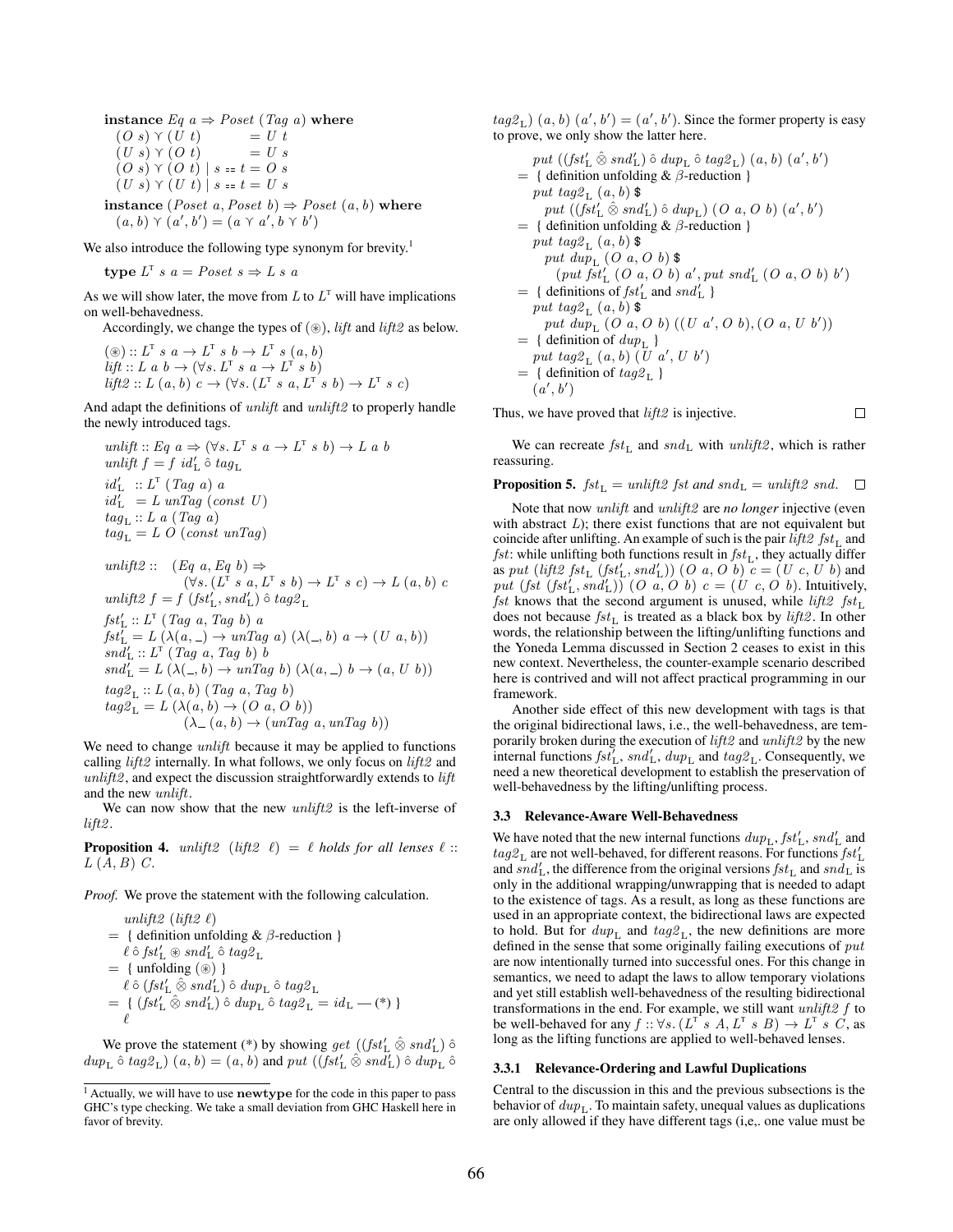irrelevant to the update and can be discarded). We formalize such a property with the partial ordering between tagged values. Let us write  $(\preceq)$  for the partial order induced from  $\gamma$ : that is,  $s \preceq t$  if s  $\gamma$  t is defined and equal to t. One can see that  $(\preceq)$  is the reflexive closure of  $O \, s \preceq U \, t$ . We write  $\uparrow s$  for a value obtained from s by replacing all O tags with U tags. Trivially, we have  $s \leq \uparrow s$ . But there exists s' such that  $s \preceq s'$  and  $s' \neq \uparrow s$ .

Now we can define a variant of well-behavedness local to the  $U$ -tagged elements.

Definition 2 (Local Well-Behavedness). A bidirectional transformation  $\ell$  ::  $L^T$  *a b* is called *locally well-behaved* if the following four conditions hold.

- (Forward Tag-Irrelevance) If  $v = get \ell s$ , then for all s' such that  $\uparrow s' = \uparrow s$ ,  $v = get \ell s'$  holds.
- (Backward Inflation) For all minimal (with respect to  $\preceq$ ) s, if put  $\ell$  s v succeeds as s', then  $s \preceq s'$ .
- (Local Acceptability) For all  $s, s \preceq put \ell s (get \ell s) \preceq \uparrow s$ .
- (Local Consistency) For all s and v, assuming put  $\ell$  s v succeeds as s', then for all s'' with  $s' \preceq s''$ , get  $\ell s'' = v$ holds.

In the above, tags introduced for the flexible behavior of  $put$ must not affect the behavior of  $get: \uparrow s' = \uparrow s$  means that s and s ′ are equal if tags are ignored. The property local-acceptability is similar to acceptability, except that O-tags are allowed to change to U-tags. The property local consistency is stronger than consistency in the sense that  $get$  must map all values sharing the same  $U$ tagged elements with  $s'$  to the same view. The idea is that  $O$ -tagged elements in  $s'$  are not connected to the view  $v$ , and thus changing them will not affect  $v$ . A similar reasoning applies to backward inflation stating that source elements changed by  $put$  will have  $U$ tags. Note that in this definition of local well-behavedness, tags are assumed to appear only in the sources. As a matter of fact, only  $dup_{\text{L}}$  and  $tag2_L/tag_{\text{L}}$  introduce tagged views; but they are always precomposed when used, as shown in the following.

We have the following compositional properties for local wellbehavedness.

Lemma 2. *The following properties hold for bidirectional transformations* x *and* y *with appropriate types.*

- If x is well-behaved and y is locally well-behaved, then lift x y *is locally well-behaved.*
- *If* x *and* y *are locally well-behaved,* x ⊛ y *is locally wellbehaved.*
- *If* x and y are locally well-behaved, x  $\hat{o}$  tag2<sub>L</sub> and y  $\hat{o}$  tag<sub>L</sub> are *well-behaved.*

*Proof.* We only prove the second property, which is the most nontrivial one among the three, although we would like to note that forward tag-irrelevance is used to prove the third property.

We first show local acceptability.

- $put~((x \mathbin{\hat{\otimes}} y) \mathbin{\hat{\circ}} du p_{\mathsf{L}})$ s ( $get~((x \mathbin{\hat{\otimes}} y) \mathbin{\hat{\circ}} du p_{\mathsf{L}})$ s) = { simplification }
- put dup<sub>L</sub> s (put  $(x \otimes y)$   $(s, s)$  (get  $(x \otimes y)$   $(s, s))$ )  $= \{$  by the local acceptability of  $x \otimes y$  }
- put  $dup_L$  s  $(s', s'')$  where  $s \preceq s' \preceq$   $\uparrow s$ ,  $s \preceq s'' \preceq \uparrow s$  $=$  { by the definition of  $dup_L$  and that  $s' \overline{\gamma} s''$  is defined }  $s' \curlyvee s'' \preceq \uparrow s$

Note that, since  $s' \leq \uparrow s$  and  $s'' \leq \uparrow s$ , there is  $s' \uparrow s'' \leq \uparrow s$ .

Then, we prove local consistency. Assume that  $put ((x \hat{\otimes} y) \hat{\circ})$  $dup<sub>L</sub>$ ) s  $(v<sub>1</sub>, v<sub>2</sub>)$  succeeds in s'. Then, by the following calculation, we have  $s' = put x s v_1 \gamma put y s v_2$ .

$$
put ((x \hat{\otimes} y) \hat{\circ} \text{ } dup_L) \text{ } s \text{ } (v_1, v_2)
$$
\n
$$
= \{ \text{ simplification } \}
$$
\n
$$
put \text{ } dup_L \text{ } s \text{ } (put \text{ } x \text{ } s \text{ } v_1, put \text{ } y \text{ } s \text{ } v_2)
$$
\n
$$
= \{ \text{ definition unfolding } \}
$$
\n
$$
put \text{ } x \text{ } s \text{ } v_1 \text{ } \gamma \text{ } put \text{ } y \text{ } s \text{ } v_2
$$

Let s'' be a source such that  $s' \preceq s''$ . Then, we prove get  $((x \hat{\otimes}$  $y)$ <sup>(0</sup> $dup_L$ )  $s'' = (v_1, v_2)$  as follows.

get 
$$
((x \otimes y) \circ dup_L) s'' (v_1, v_2)
$$
  
= { simplification }  
(get x s'', get y s'')  
= { the local consistency of x and y }  
(v<sub>1</sub>, v<sub>2</sub>)

Note that we have put x s  $v_1 \preceq s' \preceq s''$  and put y s  $v_2 \preceq s' \preceq s''$  $s''$  by the definition of  $\gamma$ .

Forward tag-irrelevance and backward inflation are straightforward. П

Corollary 1. *The following properties hold.*

- lift  $\ell$  ::  $\forall s$ .  $L^T s A \rightarrow L^T s B$  preserves local well-behavedness, *if*  $\ell$  ::  $L^T$  A B *is well-behaved.*
- lift2  $\ell :: \forall s. (L^{\mathsf{T}} s A, L^{\mathsf{T}} s B) \rightarrow L^{\mathsf{T}} s C$  preserves local well-behavedness, if  $\ell :: L<sup>T</sup>(A, B)$  *C* is well-behaved. П

Similar to the case in Section 2, compositional reasoning of well-behavedness requires the lens type  $L^T$  to be abstract.

**Definition 3** (Abstract Nature of  $L^T$ ). We say  $L^T$  is abstract in  $f :: \tau$ if there is a polymorphic function  $h$  of type

$$
\forall \ell. (\forall a b. LT a b \rightarrow (\forall s. \ell s a \rightarrow \ell s b))
$$
  
\n
$$
\rightarrow (\forall a b. (\forall s. \ell s a \rightarrow \ell s b) \rightarrow LT a b)
$$
  
\n
$$
\rightarrow (\forall s a b. \ell s a \rightarrow \ell s b \rightarrow \ell s (a, b))
$$
  
\n
$$
\rightarrow (\forall a b c. (\forall s. (\ell s a, \ell s b) \rightarrow \ell x c) \rightarrow LT (a, b) c)
$$
  
\n
$$
\rightarrow \tau'
$$

satisfying  $f = h$  lift unlift ( $\circledast$ ) unlift  $2$  and  $\tau' = \tau[\ell/L^{\tau}]$ .  $\Box$ 

Then, we obtain the following properties from the free theorems [34, 37].

**Theorem 4.** Let f be a function of type  $\forall s$ .  $(L^{\mathsf{T}} s A, L^{\mathsf{T}} s B) \rightarrow$  $L^{\mathrm{T}}$  s C in which  $L^{\mathrm{T}}$  is abstract. Then,  $f(x, y)$  is locally well*behaved if* x *and* y *are also locally well-behaved, assuming that* lift *is applied only to well-behaved lenses.*  $\Box$ 

**Corollary 2.** Let f be a function of type  $\forall s$ .  $(L^T s A, L^T s B) \rightarrow$  $L^{\mathsf{T}}$  *s*  $C$  *in which*  $L^{\mathsf{T}}$  *is abstract. Then, unlift* $2f$  *is well-behaved, assuming that* lift *is applied only to well-behaved lenses.*  $\Box$ 

Example 1 (swap). The bidirectional version of swap can be defined as follows.

 $swap_L :: (Eq\ a, Eq\ b) \Rightarrow L(a, b)\ (b, a)$  $swap_L = unlift2$  (lift2 id<sub>L</sub>  $\circ$  swap)

And it behaves as expected.

put  $swap_L$   $(1, 2)$   $(4, 3)$ = { unfold definitions } put  $((\text{snd}_L' \hat{\otimes} \text{fst}'_L) \hat{\circ} \text{dup}_L \hat{\circ} \text{tag2}_L)$   $(1, 2)$   $(4, 3)$ = { simplifications } put tag $2_L$   $(1,2)$  \$ put dup<sub>L</sub>  $(O 1, O 2)$  \$  $(\text{put } \vec{snd'_L} \; (\text{O } 1, \text{O } 2) \; 4, \text{put } \text{fst'_L} \; (\text{O } 1, \text{O } 2) \; 3)$  $= \{$  definition of  $fst'_L$  and  $snd'_L$  } put tag<br>2 $_{\rm L}$  (1, 2)  $\mbox{\$}$ put  $\dim_{\mathrm{L}} (O\ 1, O\ 2)$   $((O\ 1, U\ 4), (U\ 3, O\ 2))$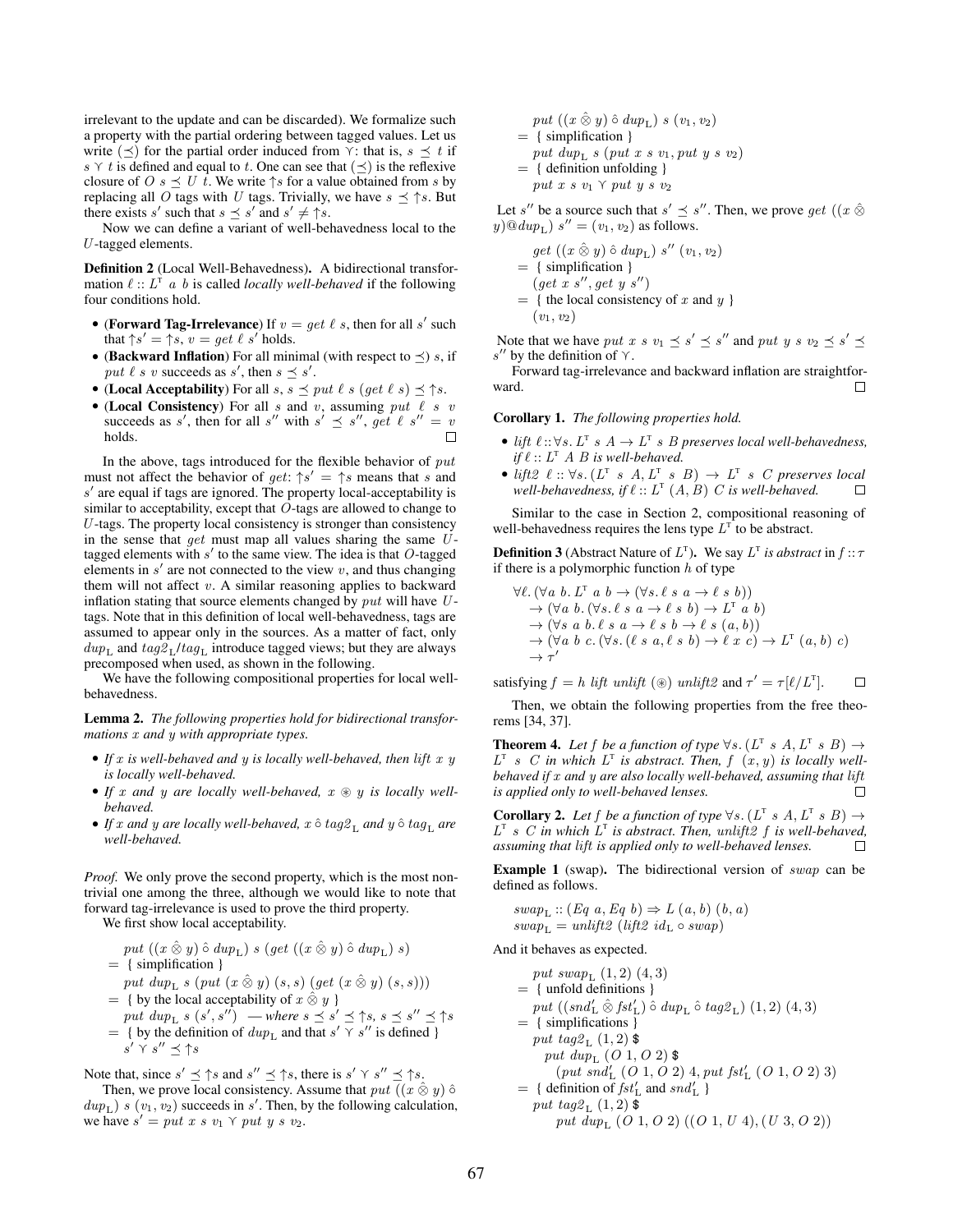$$
= \{ \text{ definitions of } \text{dup}_{\text{L}} \text{ and } \text{tag2}_{\text{L}} \}
$$
  
(3, 4)

It is worth mentioning that (⊛) is the base for "splitting" and "lifting" tuples of arbitrary arity. For example, the triple case is as follows.

split3 :: 
$$
(L^T s a, L^T s b, L^T s c) \rightarrow L^T s (a, b, c)
$$
  
\nsplit3  $(x, y, z) = lift$  flatten $L_L$   $((x \otimes y) \otimes z)$   
\nwhere flatten $L_L$  ::  $L ((a, b), c) (a, b, c)$   
\nflatten $L_L = L (\lambda((x, y), z) \rightarrow (x, y, z))$   
\n $(\lambda_{-}(x, y, z) \rightarrow ((x, y), z))$   
\nlift3  $\ell$  t = lift  $\ell$  (split3 t)

For the family of unlifting functions, we additionally need  $n$ -ary versions of projection and tagging functions, which are straightforward to define.

In the above definition of  $splits$ , we have decided to nest to the left in the intermediate step. This choice is not essential.

split3' 
$$
(x, y, z) = lift\ flatten R_L (x \circledast (y \circledast z))
$$
  
\nwhere  $flatten R_L :: L ((a, b), c) (a, b, c)$   
\n $flatten R_L = L (\lambda(x, (y, z)) \rightarrow (x, y, z))$   
\n $(\lambda_{-}(x, y, z) \rightarrow (x, (y, z)))$ 

The two definitions  $split3$  and  $split3'$  coincide.

To complete the picture, the nullary lens function

$$
unit:: \forall s. L^T s ()
$$
  

$$
unit = L(\lambda_{-} \rightarrow () ) (\lambda s () \rightarrow s)
$$

is the unit for (⊛). Theoretically  $(L^T s(-), \otimes, unit)$  forms a lax monoidal functor (Section XI.2 in [19]) under certain conditions (see Section 3.4). Practically, unit enables us to define the following combinator.

new :: Eq 
$$
a \Rightarrow a \rightarrow \forall s
$$
.  $L^T s a$   
\nnew  $a = \text{lift}(L(\text{const } a) (\lambda - a' \rightarrow \text{check } a a')) \text{ unit}$   
\nwhere  
\ncheck  $a a' = \text{if } a = a' \text{ then } ()$   
\nelse error "Update on constant"

Function new lifts ordinary values into the bidirectional transformation system; but since the values are not from any source, they are not updatable. Nevertheless, this ability to lift constant values is very useful in practice [21, 22], as we will see in the examples to come.

#### 3.4 Categorical Notes

Recall that  $LS$  (−) is a functor from the category of lenses to the category of sets and (total) functions, which maps  $\ell :: L A B$  to *lift*  $\ell$  :: L S  $A \rightarrow L S B$  for any S. In the case that S is tagged and thus partially ordered,  $(L^T S(-), \otimes, unit)$  forms a lax monoidal functor, under the following conditions.

- (⊛) must be natural, i.e., (lift f x)  $\mathcal{D}$  (lift g y) = lift (f  $\hat{\otimes}$ g)  $(x \otimes y)$  for all f, g, x and y with appropriate types.
- $split3$  and  $split3'$  coincide.
- lift  $elimUnitL_{\text{L}} (unit \otimes x) = x$  must hold where  $elimUnitL_{\text{L}}$ ::  $L((0, a)$  a is the bidirectional version of elimination of  $(0, a)$ so does its symmetric version.

Intuitively, the second and the third conditions state that the mapping must respect the monoid structure of products, with the former concerning associativity and the latter concerning the identity elements. The first and second conditions above hold without any additional assumptions, whereas the third condition, which reduces to s  $\gamma$  put x s v = put x s v, is not necessarily true if s

is not minimal (if  $s$  is minimal, this property holds by backward inflation). Recall that minimality of  $s$  implies that  $s$  can only have O-tags. To get around this restriction, we take  $L^T S A$  as a quotient set of L S A by the equivalence relation  $\equiv$  defined as  $x \equiv y$  if get  $x = get$   $y \wedge put$   $x s = put$   $y s$  for all minimal  $s$ . This equivalence is preserved by manipulations of  $L<sup>T</sup>$ -data; that is, the following holds for  $x, y, z$  and  $w$  with appropriate types.

- $x \equiv y$  implies *lift*  $\ell x \equiv l$ *ift*  $\ell y$  for any well-behaved lens  $\ell$ .
- $x \equiv y$  and  $z \equiv w$  implies  $x \circledast z \equiv y \circledast w$ .
- $x \equiv y$  implies  $x \land tag_L = y \land tag_L$  (or  $x \land tag_L = y \land tag_L$ ).

Note that the above three cases cover the only ways to construct/destruct  $L^T$  in f when  $L^T$  is abstract. The third condition says that this "coarse" equivalence  $(\equiv)$  on  $L^T$  can be "sharpened" to the usual extensional equality (=) by  $tag_{L}$  and  $tag_{L}$  in the unlifting functions.

It is known that an Applicative functor in Haskell corresponds to a monoidal functors [29]. However, we cannot use an Applicativelike interface because there is no exponentials in lenses [30]. Nevertheless, the same spirit of applicative-style programming centering around lambda abstractions and function applications is shared in our framework.

#### 4. Going Generic

In this section, we make the ideas developed in previous sections practical by extending the technique to lists and other data structures.

#### 4.1 Unlifting Functions on Lists

We have looked at how unlifting works for n-nary tuples in Section 3. And we now see how the idea can be extended to lists. As a typical usage scenario, if we apply map to a lens function lift  $\ell$ , we will obtain a function of type  $map (lift \ell) :: [L^T s A] \rightarrow [L^T s B]$ . But what we really would like is a lens of type  $L [A] [B]$ . The way to achieve this is to internally treat length- $n$  lists as  $n$ -ary tuples. This treatment effectively restricts us to in-place updates of views (i.e., no change is allowed to the list structure); we will revisit this issue in more detail in Section 6.1.

First, we can "split" lists by repeated pair-splitting, as follows.

$$
lequence_{\text{list}} :: [L^T s a] \to L^T s [a]
$$
  
\n
$$
lequence_{\text{list}} [] = lift nil_L unit
$$
  
\n
$$
lequence_{\text{list}} (x : xs) = lift2 cons_L (x, lsequence_{\text{list}} xs)
$$
  
\n
$$
nil_L = L (\lambda() \to [] ) (\lambda() [] \to () )
$$
  
\n
$$
cons_L = L (\lambda(a, as) \to (a : as))
$$
  
\n
$$
(\lambda_{-} (a' : as') \to (a', as'))
$$

The name of this function is inspired by sequence in Haskell. Then the lifting function is defined straightforwardly.

$$
lift_{\text{list}} :: L [a] b \rightarrow \forall s. [L^T s a] \rightarrow L^T s b
$$
  

$$
lift_{\text{list}} \ell x s = lift \ell (lsequence_{\text{list}} xs)
$$

Tagged lists form an instance of Poset.

**instance** *Poset* 
$$
a \Rightarrow Poset [a]
$$
 **where**  
 $xs \land ys = \textbf{if length } xs == length ys$   
**then**  $zipWith (\land) xs ys$   
**else**  $\bot$  **--** *Unreachable in our framework*

Note that the requirement that  $xs$  and  $ys$  must has the same shape is made explicit above, though it is automatically enforced by the abstract use of  $L^T$  in lifted functions.

The definition of  $unlift_{list}$  is a bit more involved. What we need to do is to turn every element of the source list into a projection lens and apply the lens function  $f$ .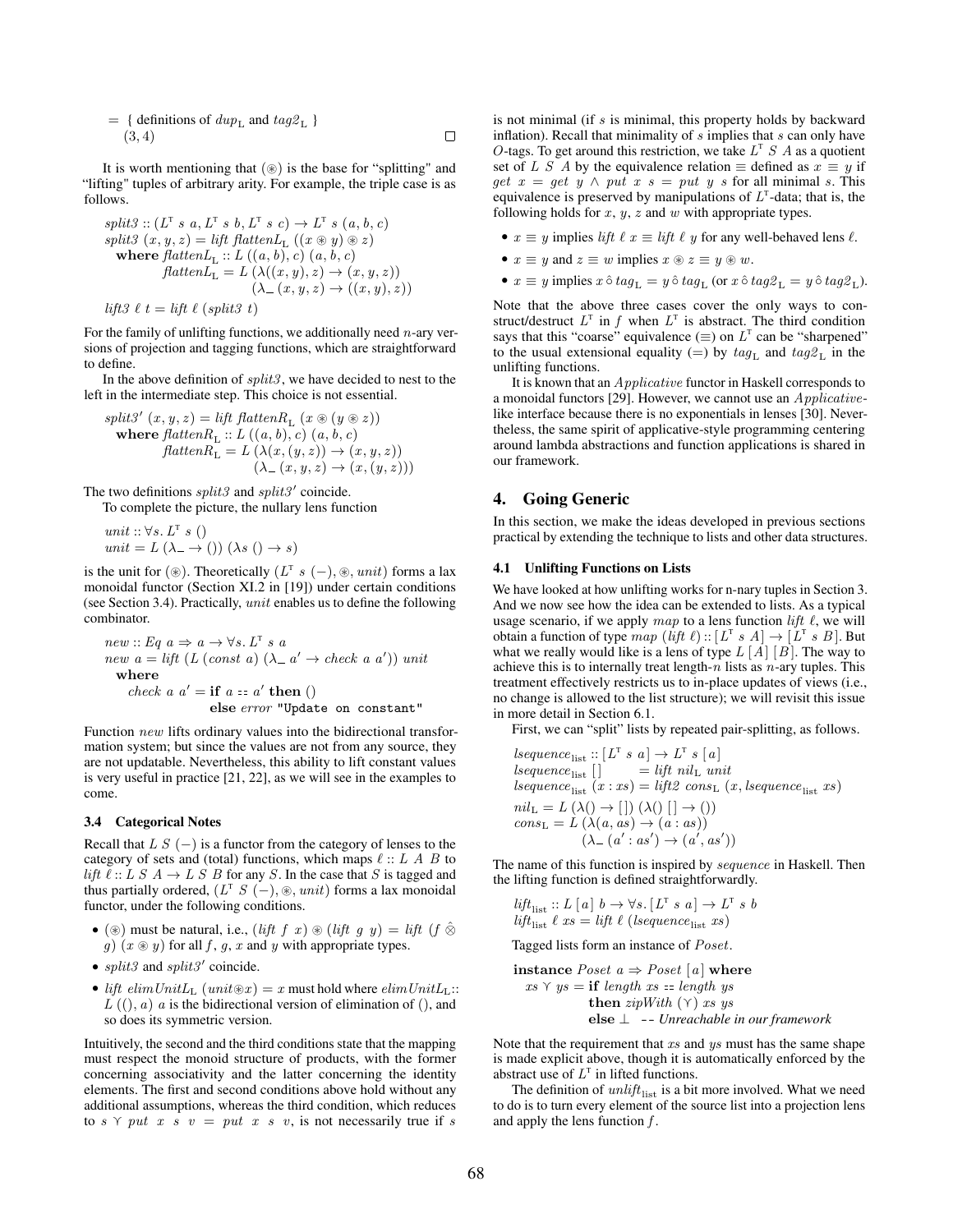$$
\begin{array}{ll}\textit{unlift}_{\text{list}}:: \forall a\ b.\ Eq\ a \Rightarrow \newline (\forall s.\ [L^T\ s\ a] \rightarrow L^T\ s\ b) \rightarrow L\ [a]\ b \\\textit{unlift}_{\text{list}}\ f=L\ (\lambda s\rightarrow get\ (mkLens\ s)\ s) \quad (\lambda s\rightarrow put\ (mkLens\ s)\ s) \\\textit{where}\end{array}
$$

mkLens  $s = f$  (projs (length s))  $\hat{\circ}$  tagList<sub>L</sub>  $tagList_{L} = L (map O) (\lambda_{-} ys \rightarrow map unTag ys)$ projs  $n = map \ proj_{\mathcal{L}} [0 \dots n-1]$  $proj_{\mathcal{L}} :: Int \rightarrow L^{\mathcal{T}} [Tag a] a$  $proj_L i = L(\lambda xs \rightarrow unTag (xs!! i))$  $(\lambda as \ a \rightarrow update \ i \ (U \ a) \ as)$ 

Giving that the need to inspect the length of the source leads to the separated definitions of get and put in the above, there might be worry that we may lose the guarantee of well-behaveness of the resulting lens. But this is not a problem here since the length of the source list is an invariant of the resulting lens. Similar to  $lift2$ ,  $lift_{\text{list}}$  is an injection with  $unlift_{\text{list}}$  as its left inverse.

Example 2 (Bidirectional tail). Let us consider the function tail.

tail  $:: [a] \rightarrow [a]$ tail  $(x : xs) = xs$ 

A bidirectional version of tail is easily constructed by using lsequence $_{\text{list}}$  and unlift<sub>list</sub> as follows.

$$
tail_{\mathcal{L}} :: Eq \ a \Rightarrow L \ [a] \ [a]
$$

$$
tail_{\mathcal{L}} = unlift_{\text{list}} \ (lsequence_{\text{list}} \circ tail)
$$

The obtained lens  $tail_L$  supports all in-place updates, such as  $\emph{put } \quad \emph{tail}_{\rm L} \quad [\texttt{``a''}, \texttt{``b''}, \texttt{``c''}]\quad [\texttt{``B''}, \texttt{``C''}]\ =\ [\texttt{``a''}, \texttt{``B''}, \texttt{``C''}].\ \ \texttt{In}$ contrast, any change on list length will be rejected; specifically  $nil_{\text{L}}$  or  $cons_{\text{L}}$  in lsequence<sub>list</sub> throws an error.  $\Box$ 

Example 3 (Bidirectional unlines). Let us consider a bidirectional version of unlines ::  $[String] \rightarrow String$  that concatenate lines, after appending a terminating newline to each. For example, unlines ["ab", "c"] = "ab\nc\n". In conventional unidirectional programming, one can implement unlines as follows.

unlines [ ] = "" unlines (x : xs) = catLine x (unlines xs) catLine x y = x ++ "\n" ++ y

To construct a bidirectional version of unlines, we first need a bidirectional version of catLine.

$$
catLine_{L} :: L (String, String) String
$$
  
\n
$$
catLine_{L} =
$$
  
\n
$$
L(\lambda(s, t) \rightarrow s + "\mathbf{n}" + t)
$$
  
\n
$$
(\lambda(s, t) u \rightarrow \text{let } n = length (filter (= "\mathbf{n}") s)
$$
  
\n
$$
i = elemIndices "\mathbf{n}" u!! n
$$
  
\n
$$
(s', t') = splitAt i u
$$
  
\n
$$
in (s', tail t'))
$$

Here, elemIndices and splitAt are functions from Data.List: elemIndices c s returns the indices of all elements that are equal to c; splitAt i x returns a tuple where the first element is  $x$ 's prefix of length  $i$  and the second element is the remainder of the list. Intuitively, put catLine<sub>L</sub>  $(s, t)$  u splits u into s' and "\n" + t' so that  $s'$  contains the same number of newlines as the original s. For example, put  $catLine_{L}$  ("a\nbc", "de") "A\nB\nC" = ("A\nB", "C").

Then, construction of a bidirectional version unlines<sub>L</sub> of  $unlines$  is straightforward; we only need to replace "" with  $new$  "" and catLine with lift2 catLine<sub>L</sub>, and to apply unlift<sub>list</sub> to obtain a lens.

 $unlines<sub>L</sub> :: L [String] String$  $unlines_\mathrm{L} = \mathit{unlift}_\mathrm{list} \ \mathit{unlines}_\mathrm{F}$ unlines<sub>F</sub> :: ∀s. [L<sup>T</sup> s String]  $\rightarrow$  L<sup>T</sup> s String unlines<sub>F</sub>  $\left[ \right]$  = new "" unlines<sub>F</sub>  $(x : xs) = lift2 \text{ }catLine_{L} (x, unlines_{F} xs)$ 

As one can see,  $unlines_F$  is written in the same applicative style as unlines. The construction principle is: if the original function handles data that one would like update bidirectionally (e.g., String in this case), replace the all manipulations (e.g.,  $catLine$  and "") of the data with the corresponding bidirectional versions (e.g., lift2  $catLine<sub>L</sub>$  and  $new$  "").

Lens  $unlines<sub>L</sub>$  accepts updates that do not change the original formatting of the view (i.e., the same number of lines and an empty last line). For example, we have put unlines<sub>L</sub> ["a", "b", "c"]  $\n "AA\n \nB\n \n C\n \n "E" A\n "BB", "CC"], but put *unlines*$  $['a", "b", "c"] "AA\nBB\n'' = \perp and put unless \perp "a", "b",$  $"c"$ ] "AA\nBB\nCC\nD" =  $\perp$ .

**Example 4** (*unlines* defined by *foldr*). Another common way to implement *unlines* is to use *foldr*, as below.

unlines  $=$  foldr catLine ""

The same coding principle for constructing bidirectional versions applies.

unlines $L :: L$  [String] String unlines<sub>L</sub> = unlift<sub>list</sub> unlines<sub>F</sub> unlines<sub>F</sub> :: ∀s. [L<sup>T</sup> s String]  $\rightarrow$  L<sup>T</sup> s String unlines<sub>F</sub> = foldr (lift2 catLine<sub>L</sub>) (new "")

The new *unlines* $F$  is again in the same applicative style as the new *unlines*, where the unidirectional function *foldr* is applied to normal functions and lens functions alike.  $\Box$ 

For readers familiar with the literature of bidirectional transformation, this restriction to in-place updates is very similar to that in semantic bidirectionalization [21, 33, 41]. We will discuss the connection in Section 7.1.

#### 4.2 Datatype-Generic Unlifting Functions

The treatment of lists is an instance of the general case of containerlike datatypes. We can view any container with  $n$  elements as an  $n$ tuple, only to have list length replaced by the more general container shape. In this section, we define a generic version of our technique that works for many datatypes.

Specifically, we use the datatype-generic function traverse, which can be found in Data.Traversable, to give data-type generic lifting and unlifting functions.

$$
traverse :: (Traversable t, Applicative f)
$$
  

$$
\Rightarrow (a \rightarrow f b) \rightarrow t a \rightarrow f (t b)
$$

We use *traverse* to define two functions that are able to extract data from the structure holding them (*contents*), and redecorate an "empty" structures with given data (fill).  $2$ 

**newtype** Const a 
$$
b = Const \{ getConst :: a\}
$$
  
contents :: Traversable  $t \Rightarrow t a \rightarrow [a]$   
contents  $t = getConst (traverse (\lambda x \rightarrow Const [x]) t)$ 

<sup>&</sup>lt;sup>2</sup> In GHC, the function *contents* is called *toList*, which is defined in Data.Foldable (Every Traversable instance is also an instance of Foldable). We use the name contents to emphasize the function's role of extracting contents from structures [3].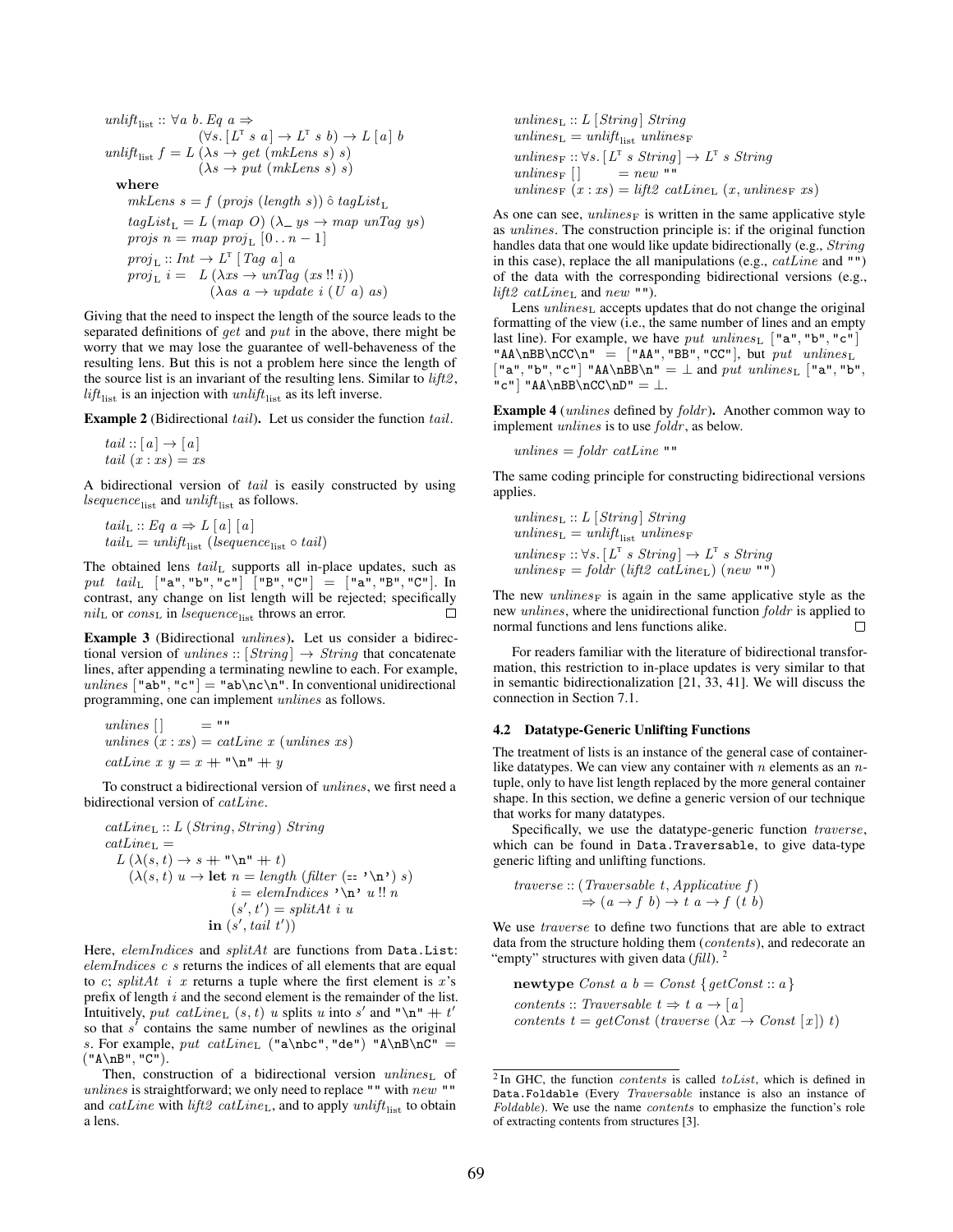$fill :: Traversable$   $t \Rightarrow t$   $b \rightarrow [a] \rightarrow t$  a fill  $t \ell = evalState$  (traverse next t)  $\ell$ 

#### where

 $next = do (a : x) \leftarrow Control. Monad.State.get$ Control.Monad.State.put x return a

Here, *Const a b* is an instance of the Haskell *Functor* that ignores its argument b. It becomes an instance of Applicative if a is an instance of  $Monoid$ . We qualified the state monad operations  $get$ and put to distinguish them from the get and put as bidirectional transformations.

For many datatypes such as lists and trees, instances of Traversable are straightforward to define to the extend of being systematically derivable [23]. The instances of *Traversable* must satisfy certain laws [3]; and for such lawful instances, we have

fill (fmap f t) (contents t) = t (FillContents) contents (fill t xs) = xs if length xs = length (contents t) (ContentsFill)

for any  $f$  and  $t$ , which are needed to established the correctness of our generic algorithm. Note that every Traversable instance is also an instance of Functor.

We can now define a generic *lsequence* function as follows.

$$
\begin{array}{l} \textit{sequence} :: (\textit{Eq a}, \textit{Eq (t)})), \textit{Traversable t)} \Rightarrow \\ \textit{t (L}^{\text{T} s a)} \rightarrow L^{\text{T} s (t a)} \\ \textit{sequence } t = \\ \textit{lift (fill_{L} (shape t)) (lequence_{\text{list}} (contents t))} \\ \textbf{where} \\ \textit{fill_{L} s = L (\lambda xs \rightarrow fill s xs) (\lambda_t t \rightarrow contents's t)} \\ \textit{contents's t = if shape t = s} \\ \textit{then contents t} \\ \textit{else error "Shape Mismatch"} \end{array}
$$

Here, shape computes the shape of a structure by replacing elements with units, i.e., *shape*  $t = \text{fmap}(\lambda \rightarrow () ) t$ . Also, we can make a *Poset* instance as follows.<sup>3</sup>

**instance** (*Post a, Eq (t ()), Traversable t*) 
$$
\Rightarrow
$$
  
\n*Post (t a)* **where**  
\n $t_1 \vee t_2 = \textbf{if shape } t_1 = \text{shape } t_2$   
\n**then** fill  $t_1$  (*contents*  $t_1 \vee \text{ contents t_2)\nelse  $\perp$  *-- Unreachable, in our framework*$ 

Following the example of lists, we have a generic unlifting function with *length* replaced by *shape*.

$$
unliftT :: (Eq (t ()), Eq a, Traversable t) \Rightarrow
$$
  
\n
$$
(\forall s. t (L^T s a) \rightarrow L^T s b) \rightarrow L (t a) b
$$
  
\n
$$
unliftT f = L (\lambda s \rightarrow get (mkLens s) s)
$$
  
\n
$$
(\lambda s \rightarrow put (mkLens s) s)
$$
  
\nwhere  
\nmkLens s = f (projTs (shape s))  $\hat{o}$  tagT<sub>L</sub>  
\ntagT<sub>L</sub> = L (franp O) (const \$franp unTag)  
\nprojTs sh =  
\nlet n = length (contents sh)  
\nin fill sh [projT<sub>L</sub> i sh | i \leftarrow [0...n-1]]  
\nprojT<sub>L</sub> i sh =  
\nL (unTag o (!i) o contents)  
\n
$$
(\lambda s v \rightarrow fill sh (update i (U v) (contents s)))
$$

Here,  $projT_{\text{L}}$  *i t* is a bidirectional transformation that extracts the ith element in t with the tag erased. Similarly to  $unlift_{\text{list}}$ , the shape of the source is an invariant of the derived lens.

#### 5. An Application: Bidirectional Evaluation

In this section, we demonstrate the expressiveness of our framework by defining a bidirectional evaluator in it. As we will see in a larger scale, programming in our framework is very similar to what it is in conventional unidirectional languages, distinguishing us from the others.

An evaluator can be seen as a mapping from an environment to a value of a given expression. A bidirectional evaluator [14] additionally takes the same expression but maps an updated value of the expression back to an updated environment, so that evaluating the expression under the updated environment results in the value.

Consider the following syntax for a higher-order call-by-value language.

| data $Exp = ENum$ | Int                                         | Elnc $Exp$ |       |            |                    |      |
|-------------------|---------------------------------------------|------------|-------|------------|--------------------|------|
|                   | $EVar$                                      | $Exp$      | $Exp$ | $Exp$      |                    |      |
|                   | $EFun$                                      | $String$   | $Exp$ | $deriving$ | $Eq$               |      |
| data $Val$        | a = $VNum$                                  | a          |       |            |                    |      |
|                   | $VFun$                                      | $String$   | $Exp$ | $(Env$     | a) <b>deriving</b> | $Eq$ |
| data $Env$        | a = $Env$ [(String, Val a)] <b>deriving</b> | $Eq$       |       |            |                    |      |

This definition is standard, except that the type of values is parameterized to accommodate both  $Val(L^{T} s Int)$  and  $ValInt$ for updatable and ordinary integers, and so does the type of environments. It is not difficult to make Val and Env instances of Traversable.

We only consider well-typed expressions. Using our framework, writing a bidirectional evaluator is almost as easy as writing the usual unidirectional one.

eval :: Env 
$$
(L^T s Int) \rightarrow Exp \rightarrow Val (L^T s Int)
$$
  
\neval env (ENum n) = VNum (new n)  
\neval env (Elnc e) = let VNum v = eval env e  
\nin VNum (lift inc<sub>L</sub> v)  
\neval env (EVar x) = lkup x env  
\neval env (EApp e<sub>1</sub> e<sub>2</sub>) = let VFun x e' (Env env') =  
\neval env e<sub>1</sub>  
\n $v_2 = eval env e_2$   
\nin eval (Env ((x, v<sub>2</sub>): env')) e'  
\neval env (EFun x e) = VFun x e env

Here,  $inc_{\text{L}} :: L Int Int$  is a bidirectional version of  $(+1)$  that can be defined as follows.

$$
inc_{L} = L (+1) (\lambda - x \rightarrow x - 1)
$$

and  $\text{lkup}$  ::  $\text{String} \rightarrow \text{Env} \ a \rightarrow a$  is a lookup function. A lens  $eval_{L}$ :  $Exp \rightarrow L$  (*Env Int*) (*Val Int*) naturally arises from eval.

$$
eval_L :: Exp \rightarrow L \ (Env \ Int) \ (Val \ Int)
$$
  

$$
eval_L \ e = unliftT \ (\lambda env \rightarrow liftT \ id_L \ \$ \ eval \ env \ e)
$$

As an example, let's consider the following expression which essentially computes  $x + 65536$  by using a higher-order function twice in the object language.

$$
expr = twice \circledast twice \circledast twice \circledast twice \circledast inc \circledast x
$$
\n
$$
\begin{array}{rcl}\n\text{where} \\
twice &= EFun \cdot \mathbf{f} \cdot \mathbf{\$} EFun \cdot \mathbf{r} \cdot \mathbf{\$} \\
&= EVar \cdot \mathbf{f} \cdot \mathbf{\$} EFun \cdot \mathbf{r} \cdot \mathbf{\$} \\
&= EVar \cdot \mathbf{r} \cdot \mathbf{\$} \\
& = EVar \cdot \mathbf{r} \cdot \mathbf{\$} \\
& inc = EFun \cdot \mathbf{r} \cdot \mathbf{\$} EInc \quad (EVar \cdot \mathbf{r} \cdot \mathbf{\$}^n)\n\end{array}
$$

<sup>3</sup> This definition actually overlaps with that for pairs. So we either need to have "wrapper" type constructors, or enable OverlappingInstances.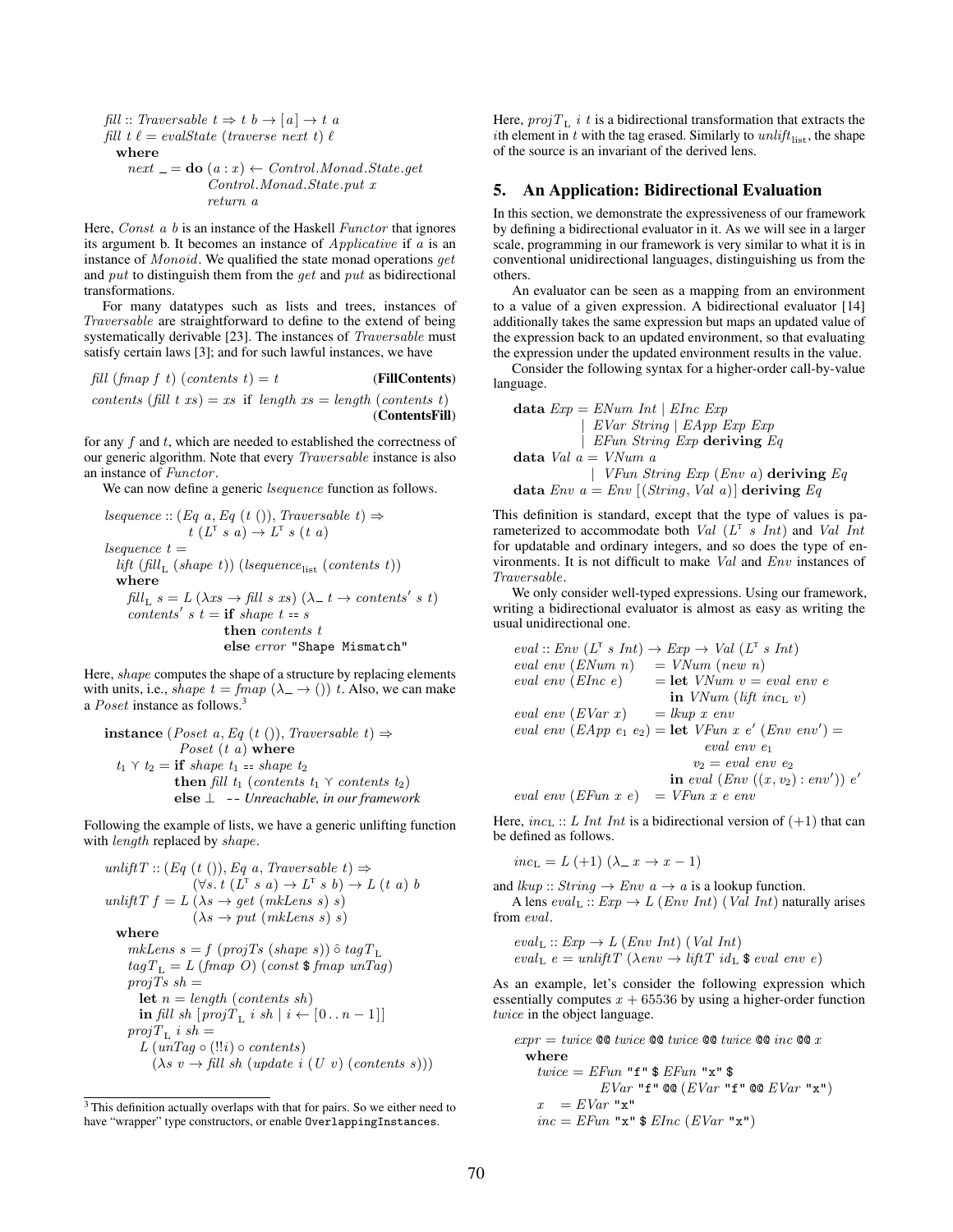**infixl** 9 **@** -- **@** is left associative  

$$
(\text{@}) = EApp
$$

For easy reading, we translate the above expression to Haskell syntax.

$$
expr = ((( (twice\ twice)\ twice)\ twice)\ inc) \ x
$$
  
where  $twice\ f\ x = f\ (f\ x); inc\ x = x + 1$ 

Now giving an environment that binds the free variables  $x$  and  $y$ , we can run the bidirectional evaluator as follows, with  $env_0 =$  $Env$  [("x",  $VNum$  3)].

```
Main> get (eval<sub>L</sub> expr) env<sub>0</sub>
VNum 65539
Main> put (eval<sub>L</sub> expr) env<sub>0</sub> (VNum 65536)
Env [("\mathbf{x}", VNum 0)]
```
As a remark, this seemingly innocent implementation of  $eval_{L}$ is actually highly non-trivial. It essentially defines compositional (or modular) bidirectionalization [20, 21, 33, 41] of programs that are *monomorphic* in type and use *higher-order* functions in definition something that has not been achieved in bidirectional-transformation research so far.

#### 6. Extensions

In this section, we extend our framework in two dimensions: allowing shape changes via lifting lens combinators, and allowing  $(L^{\mathsf{T}} \ s \ A)$ -values to be inspected during forward transformations following our previous work [21, 22].

#### 6.1 Lifting Lens-Combinators

An advantage of the original lens combinators [9] (that operate directly on the non-functional representation of lenses) over what we have presented so far is the ability to accept shape changes to views. We argue that our framework is general enough to easily incorporate such lens combinators.

Since we already know how to lift/unlift lenses, it only takes some plumbing to be able to handle lens combinators, which are simply functions over lenses. For example, for combinators of type  $L \overline{A} B \rightarrow L \overline{C} D$  we have

$$
liftC :: Eq \ a \Rightarrow (L \ a \ b \rightarrow L \ c \ d) \rightarrow
$$
  

$$
(\forall s. \ L^T \ s \ a \rightarrow L^T \ s \ b) \rightarrow (\forall t. \ L^T \ t \ c \rightarrow L^T \ t \ d)
$$
  

$$
liftC \ c \ f = lift \ (c \ (unlift \ f))
$$

To draw an analogy to parametric higher-order abstract syntax [5], the polymorphic arguments of the lifted combinators represent closed expressions; for example, a program like  $\lambda x \rightarrow$  $\dots c(\dots x \dots) \dots$  does not type-check when c is a lifted combinator.

As an example, let us consider the following lens combinator  $mapDefault_C.$ 

$$
mapDefault_{C} :: a \rightarrow L a b \rightarrow L [a] [b]
$$
  
\n
$$
mapDefault_{C} d \ell = L (map (get \ell)) (\lambda s v \rightarrow go s v)
$$
  
\nwhere  $go ss$  [] = []  
\n
$$
go [] \qquad (v : vs) = put \ell d v : go [] vs
$$
  
\n
$$
go (s : ss) (v : vs) = put \ell s v : go ss vs
$$

When given a lens on elements,  $mapDefault_C$  d turns it into a lens on lists. The default value  $d$  is used when new elements are inserted to the view, making the list lengths different. We can incorporate this behavior into our framework. For example, we can use  $mapDefault_C$  as the following, which in the forward direction is essentially map (uncurry  $(+)$ ).

$$
mapAdd_{L} :: L [(Int, Int)] [Int]
$$

$$
mapAdd_{L} = unlift mapAdd_{F}
$$

$$
mapAdd_{F} \; xs = map_{F} \; (0,0) \; (lift \; addL) \; xs
$$

$$
map_{F} \; d = liftC \; (mapDefault_{C} \; d)
$$

$$
addL = L \; (\lambda(x, y) \to x + y) \; (\lambda(x, -) \; v \to (x, v - x))
$$

This lens  $mapAdd_{L}$  constructed in our framework handles shape changes without any trouble.

Main> put  $mapAdd_{L} [(1, 1), (2, 2)] [3, 5]$  $[(1, 2), (2, 3)]$ Main> put  $mapAdd_{L} [(1, 1), (2, 2)] [3]$  $[(1, 2)]$ Main> put  $mapAdd_{L} [(1, 1), (2, 2)] [3, 5, 7]$  $[(1, 2), (2, 3), (0, 7)]$ 

The trick is that the expression  $map_F$  (0,0) (lift addL) has type  $\forall s$ .  $L^T$  s  $[(Int,Int)] \rightarrow L^T$  s  $[Int]$ , where the list occurs inside  $L^T$  s, contrasting to map (lift addL)'s type  $\forall s. [L^{\mathsf{T}} s (Int, Int)] \rightarrow [L^{\mathsf{T}} s Int].$  Intuitively, the type constructor  $L^T$  s can be seen as an updatability annotation;  $L^T$  s  $[(Int,Int)]$ means that the list itself is updatable, whereas  $[L^T s (Int, Int)]$ means that only the elements are updatable. Here is the trade-off: the former has better updatability at the cost of a special lifted lens combinator; the latter has less updatability but simply uses the usual map directly. Our framework enables programmers to choose either style, or anywhere in between freely.

This position-based approach used in  $mapDefault_C$  is not the only way to resolve shape descrepencies. We can also match elements according to keys [2, 11]. As an example, let us consider a variant of the map combinator.

$$
mapByKey_C :: Eq \ k \Rightarrow a \to L \ a \ b \to L \ [(k, a)] \ [(k, b)]
$$
  
\n
$$
mapByKey_C d \ \ell = L \ (map \ (\lambda(k, s) \to (k, get \ \ell \ s)))
$$
  
\n
$$
(\lambda s \ v \to go \ s \ v)
$$
  
\nwhere  $go \ ss \ [|\ ] = []$   
\n
$$
go \ ss \ ((k, v) : vs) =
$$
  
\n
$$
case \ lookup \ k \ ss \ of
$$
  
\n
$$
Nothing \to (k, put \ \ell \ d \ v) : go \ ss \ vs
$$
  
\n
$$
Just \ s \to (k, put \ \ell \ s \ v) : go \ (del \ k \ ss)
$$
  
\n
$$
del \ k [] = []
$$
  
\n
$$
del \ k \ ([k', s) : ss) \ | \ k = k' \ = ss
$$
  
\n
$$
otherwise = (k', s) : del \ k \ ss
$$

Lenses constructed with  $mapByKey_C$  match with keys instead of positions.

 $mapAddByKey_{L} :: Eq \ k \Rightarrow L\left[ (k,(Int,Int))\right] \left[ (k,Int)\right]$  $mapAddByKey_{L}^{-} = unlift mapAddByKey_{F}^{-}$  $mapAddByKey_F$   $xs = mapByKey_F (0,0)$  (lift addL) xs

 $mapByKey_F d = liftC (mapByKey_C d)$ 

Let s be  $[(\mathbf{n}, (1, 1)), (\mathbf{n}, (2, 2))]$ . Then, the obtained lens works as follows.

Main> put  $mapAddByKey_{L} s$  [("B", 5), ("A", 3)]  $[("B", (2, 3)), ("A", (1, 2))]$ Main> put  $mapAddByKey_{L} s$  [("A", 3)]  $[$  ("A",  $(1, 2)$ )] Main> put  $mapAddByKey_{L} s$  [("B", 5), ("C", 7), ("A", 3)]  $[({}^{\mathsf{u}}\mathsf{B}^{\mathsf{u}},(2,3)),({}^{\mathsf{u}}\mathsf{C}^{\mathsf{u}},(0,7)),({}^{\mathsf{u}}\mathsf{A}^{\mathsf{u}},(1,2))]$ 

#### 6.2 Observations of Lifted Values

So far we have programmed bidirectional transformations ranging from polymorphic to monomorphic functions. For example, unlines is monomorphic because its base case returns a String constant, which is nicely handled in our framework by the function new. At the same time, it is also obvious that the creation of constant values is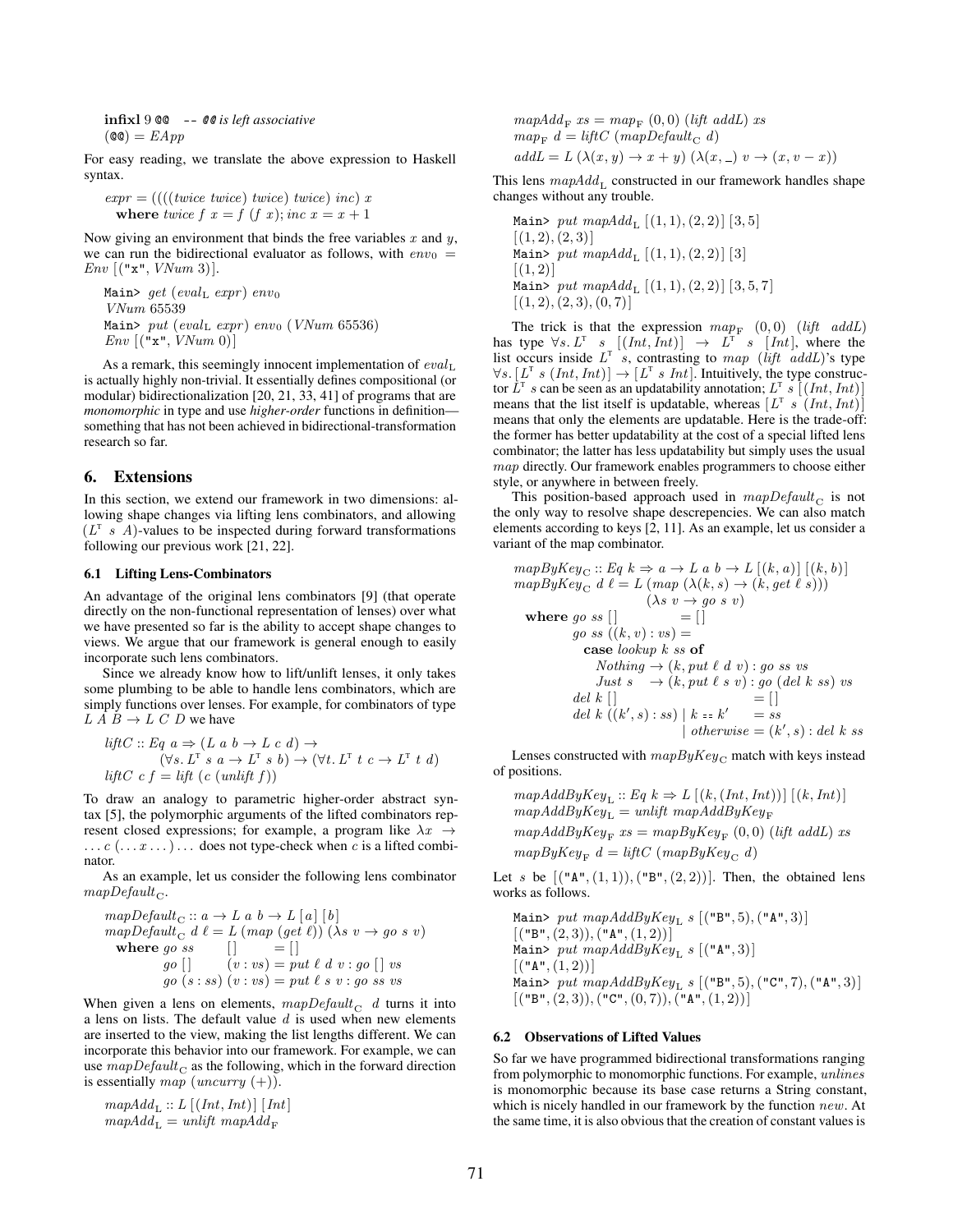not the only cause of a transformation being monomorphic [21, 22]. For example, let us consider the following toy program.<sup>4</sup>

bad 
$$
(x, y)
$$
 = if  $x = new 0$  then  $(x, y)$  else  $(x, new 1)$ 

In this program, the behavior of the transformation depends on the "observation" made to a value that may potentially be updated in the view. Then the naively obtained lens  $bad_L = unlift2$  (lift  $2id_L \circ$ *bad*) would violate well-behavedness, as put bad<sub>L</sub>  $(0, 2)$   $(1, 2)$  =  $(1, 2)$  but get bad<sub>L</sub>  $(1, 2) = (1, 1)$ .

Our previous work [21, 22] tackles this problem by using a monad to record observations, and to enforce that the recorded observation results remain unchanged while executing put. The same technique can be used in our framework, and actually in a much simpler way due to our new compositional formalization.

$$
newtype R s a = R (Poset s \Rightarrow s \rightarrow (a, s \rightarrow Bool))
$$

We can see that  $R$   $\overline{A}$   $\overline{B}$  represents *gets* with restricted source updates: taking a source  $s :: A$ , it returns a view of type B together with a constraint of type  $A \rightarrow Bool$  which must remain satisfied amid updates of s. Formally, giving  $R \, m :: R \, A \, B$ , for any s, if  $(0, p) = m$  s then we have: (1) p s = True; (2) p s' = True implies  $m s = m s'$  for any s'. It is not difficult to make R s an instance of Monad—it is a composition of Reader and Writer monads. We only show the definition of  $(\gg)$ .

$$
R \ m \gg f = R \ \$ \lambda s \to \text{let } (x, c_1) = m \ s
$$
  
(*y*, *c*<sub>2</sub>) = let  $R \ k = f \ x \ \text{in} \ k \ s$   
in (*y*,  $\lambda s \to c_1 \ s \land c_2 \ s$ )

Then, we define a function that produces  $R$  values, and a version of unlifting that enforces the observations gathered.

*observe* :: Eq 
$$
w \Rightarrow L^T s w \rightarrow R s w
$$
  
\n*observe*  $\ell = R (\lambda s \rightarrow \text{let } w = get \ell s$   
\n $\text{in } (w, \lambda s' \rightarrow get \ell s' == w))$   
\n*unlightM2* ::  $(Eq \ a, Eq \ b) \Rightarrow$   
\n $(\forall s. (L^T s a, L^T s b) \rightarrow R s (L^T s c))$   
\n $\rightarrow L (a, b) c$   
\n*unlightM2*  $f = L (\lambda s \rightarrow get (mkLens f s) s)$   
\n $(\lambda s \rightarrow put (mkLens f s) s)$   
\nwhere  
\nmkLens f  $s =$   
\nlet  $(\ell, p) = \text{let } R \ m = f (fst'_L, snd'_L)$   
\n $\text{in } m (get tag2_L s)$   
\n $\ell' = \ell \ \hat{o} tag2_L$   
\n $put' s v = \text{let } s' = put \ \ell' s v$ 

 $\quad \text{in if} \,\,p\,\,(get \,\, tag \mathbb{2}_\mathrm{L}\,\, s') \text{ then } s' \text{ else } \bot$ in  $L$  (get  $\ell'$ ) put'

Although we define the get and put components of the resulting lens separately in *unliftM2*, well-behavedness is guaranteed as long as R and  $L^T$  are used abstractly in f. Note that, similarly to  $unliftM2$ , we can define  $unliftM$  and  $unliftMT$ , as monadic versions of *unlift* and *unliftT*.

We can now sprinkle *observe* at where observations happens, and use  $unliftM$  to guard against changes to them.

$$
good(x, y) = fmap (lift2 idL)
$$
 \$ do  
\n
$$
b \leftarrow liftO2 (=x) x (new 0)
$$
  
\nreturn (if b then (x, y) else (x, new 1))

Here, *liftO2* is defined as follows.

$$
liftO2 :: Eq \t w \Rightarrow
$$
  
\n
$$
(a \rightarrow b \rightarrow w) \rightarrow L^T s a \rightarrow L^T s b \rightarrow R s w
$$
  
\n
$$
liftO2 p x y = liftO (uncarry p) (x \otimes y)
$$
  
\n
$$
liftO :: Eq \t w \Rightarrow (a \rightarrow w) \rightarrow L^T s a \rightarrow R s w
$$
  
\n
$$
liftO p x = observe (lift (L p unused) x)
$$
  
\nwhere unused s v | v == p s = s

Then the obtained lens  $good_L = unliftM2 \text{ good success}$ rejects illegal updates, as *put good*<sub>L</sub>  $(0, 2)$   $(1, 2) = \perp$ .

One might have noticed that the definition of good is in the *Monadic style*—not applicative in the sense of [23]. This is necessary for handling observations, as the effect of  $(R \, s)$  must depend on the value in it [18].

Due to space restriction, we refer interested readers to our previous work [21, 22] for practical examples of bidirectional transformations with observations.

#### 7. Related Work and Discussions

In this section, we discuss related techniques to our paper, making connections to a couple of notable bidirectional programming approaches, namely semantic bidirectionalization and the van Laarhoven representation of lenses.

#### 7.1 Semantic Bidirectionalization

An alternative way of building bidirectional transformations other than lenses is to mechanically transform existing unidirectional programs to obtain a backward counterpart, a technique known as bidirectionalization [20]. Different flavors of bidirectionalization have been proposed: syntactic [20], semantic [21, 22, 33, 41], and a combination of the two [35, 36]. Syntactic bidirectionalization inspects a forward function definition written in a somehow restricted syntactic representation and synthesizes a definition for the backward version. Semantic bidirectionalization on the other hand treats a polymorphic get as a semantic object, applying the function independently to a collection of unique identifiers, and the free theorems arising from parametricity states that whatever happens to those identifiers happens in the same way to any other inputs—this information is sufficient to construct the backward transformation.

Our framework can be viewed as a more general form of semantic bidirectionalization. For example, giving a function of type  $\forall a. [a] \rightarrow [a]$ , a bidirectionalization engine in the style of [33] can be straightforwardly implemented in our framework as follows.

$$
bff :: (\forall a . [a] \rightarrow [a]) \rightarrow (Eq \ a \Rightarrow L [a] [a])
$$
  

$$
bff = unlift_{\text{list}} (lsequence_{\text{list}} \circ f)
$$

Replacing  $unlift_{\text{list}}$  and  $lequence_{\text{list}}$  with  $unliftT$  and  $lequence,$ we also obtain the datatype generic version [33].

With the addition of *observe* and the monadic unlifting functions, we are also able to cover extensions of semantic bidirectionalization [21, 22] in a simpler and more fundamental way. For example,  $liftO2$  (and other *n*-ary observations-lifting functions) has to be a primitive previously [21, 22], but can now be derived from observe, *lift* and  $(\circledast)$  in our framework.

Our work's unique ability of combining lenses and semantic bidirectionalization results in more applicability and control than those offered by bidirectionalization alone: user-defined lenses on base types can now be passed to higher-order functions. For example, Q5 of Use Case "STRING" in XML Query Use Case ( http://www. w3.org/TR/xquery-use-cases) which involves concatenation of strings in the transformation, can be handled by our technique, but not previously with bidirectionalization [21, 22, 33, 41]. We believe that with the proposal in this paper, all queries in XML Query Use Case can now be bidirectionalized. In a sense we are a step forward to the best of both worlds: gaining convenience in programming without losing expressiveness.

<sup>&</sup>lt;sup>4</sup> This code actually does not type check as  $(==)$  on  $(L<sup>T</sup> s Int)$ -values depends on a source and has to be implemented monadically. But we do not fix this program as it is meant to be a non-solution that will be discarded.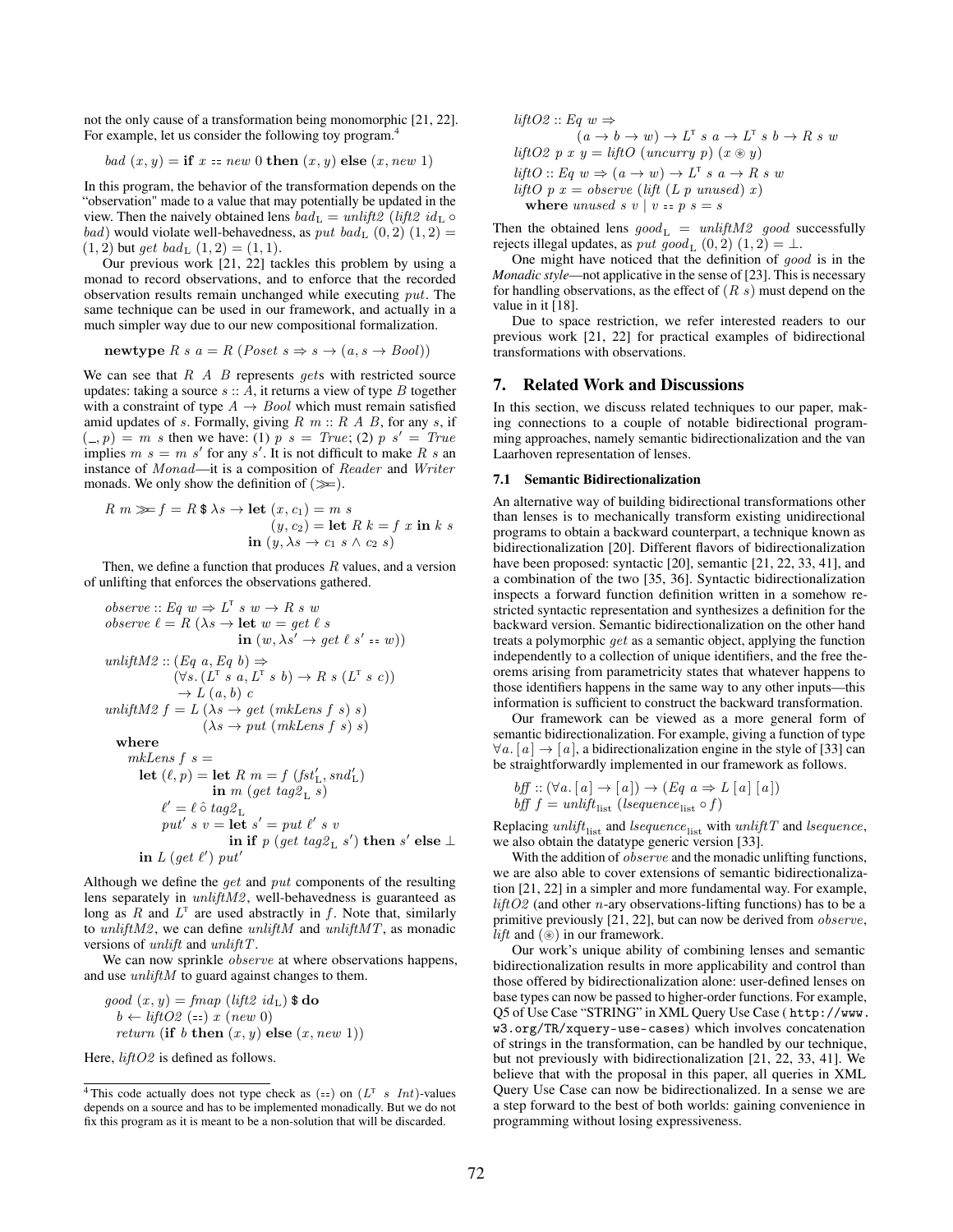The handling of observation in this paper follows the idea of our previous work [21, 22] to record only the observations that actually happened, not those that may. The latter approach used in [33, 41] has the advantage of not requiring a monad, but at the same time not applicable to monomorphic transformations, as the set of the possible observation results is generally infinite.

#### 7.2 Functional Representation of Bidirectional Transformations

There exists another functional representation of lenses known as the van Laarhoven representation [26, 32]. This representation, adopted by the Haskell library lens, encodes bidirectional transformations of type  $L A B$  as functions of the following type.

 $\forall f$ . Functor  $f \Rightarrow (B \rightarrow f B) \rightarrow (A \rightarrow f A)$ 

Intuitively, we can read  $A \rightarrow f A$  as updates on A and a lens in this representation maps updates on  $B$  (view) to updates on  $A$ (source), resulting in a "put-back based" style of programming [27]. The van Laarhoven representation also has its root in the Yoneda Lemma [17, 24]; unlike ours which applies the Yoneda Lemma to L (−) V, they apply the Yoneda Lemma to a functor (V, V  $\rightarrow$  $(-)$ ). Note that the lens type L S V is isomorphic to the type  $S \to (V, V \to S).$ 

Compared to our approach, the van Laarhoven representation is rather inconvenient for applicative-style programming. It cannot be used to derive a *put* when a *get* is already given, as in bidirectionalization [20–22, 33, 35, 36, 41] and the classical view update problem [1, 6, 8, 13], especially in a higher-order setting. In the van Laarhoven representation, a bidirectional transformation  $\ell$  :: L A B, which has *qet*  $\ell$  ::  $A \rightarrow B$ , is represented as a function from some B structure to some A structure. This difference in direction poses a significant challenge for higher-order programs, because structures of abstractions and applications are not preserved by inverting the direction of  $\rightarrow$ . In contrast, our construction of put from get is straightforward; replacing base type operations with the lifted bidirectional versions is suffice as shown in the  $unlines<sub>L</sub>$  and  $eval<sub>L</sub>$ examples (monadification is only needed when supporting observations). Moreover, the van Laarhoven representation does not extend well to data structures:  $n$ -ary functions in the representation do not correspond to n-ary lenses. As a result, the van Laarhoven representation itself is not useful to write bidirectional programs such as  $unlines<sub>L</sub>$  and  $eval<sub>L</sub>$ . Actually as far as we are aware, higher-order programming with the van Laarhoven representation has not been investigated before.

By using the Yoneda embedding, we can also express  $L \land B$  as functions of type  $\forall v$ . L B  $v \rightarrow L$  A v. It is worth mentioning that  $L$  (−) V also forms a lax monoidal functor under some conditions [30]; for example, V must be a monoid. However, although their requirement fits well for their purpose of constructing HTML pages with forms, we cannot assume such a suitable monoid structure for a general V. Moreover, similarly to the van Laarhoven representation, this representation cannot be used to derive a put from a get.

#### 8. Conclusion

We have proposed a novel framework of applicative bidirectional programming, which features the strengths of lens [4, 9, 10] and semantics bidirectionalization [21, 22, 33, 41]. In our framework, one can construct bidirectional transformations in an applicative style, almost in the same way as in a usual functional language. The well-behavedness of the resulting bidirectional transformations are guaranteed by construction. As a result, complex bidirectional programs can be now designed and implemented with reasonable efforts.

A future step will be to extend the current ability of handling shape updates. It is important to relax the restriction that only closed expressions can be unlifted to enable more practical programming. A possible solution to this problem would be to abstract certain kind of containers in addition to base-type values, which is likely to lead to a more fine-grained treatment of lens combinators and shape updates.

#### Acknowledgments

We would like to thank Shin-ya Katsumata, Makoto Hamana, Kazuyuki Asada, and Patrik Jansson for their helpful comments on categorical discussions in this paper. Especially, Shin-ya Katsumata and Makoto Hamana pointed out the relationship from a preliminary version of our method to the Yoneda lemma. We also the anonymous reviewers of this paper for their helpful comments.

This work is partially supported by JSPS KAKENHI Grant Numbers 24700020, 25540001, 15H02681, and 15K15966, and the Grand-Challenging Project on the "Linguistic Foundation for Bidirectional Model Transformation" of the National Institute of Informatics, The work is partly done when the first author was at the University of Tokyo, Japan, and when the second author was at Chalmers University of Technology, partially funded by the Swedish Foundation for Strategic Research through the the Resource Aware Functional Programming (RAW FP) Project.

#### References

- [1] F. Bancilhon and N. Spyratos. Update semantics of relational views. *ACM Trans. Database Syst.*, 6(4):557–575, 1981.
- [2] D. M. J. Barbosa, J. Cretin, N. Foster, M. Greenberg, and B. C. Pierce. Matching lenses: alignment and view update. In P. Hudak and S. Weirich, editors, *ICFP*, pages 193–204. ACM, 2010.
- [3] R. S. Bird, J. Gibbons, S. Mehner, J. Voigtländer, and T. Schrijvers. Understanding idiomatic traversals backwards and forwards. In C. chieh Shan, editor, *Haskell*, pages 25–36. ACM, 2013.
- [4] A. Bohannon, J. N. Foster, B. C. Pierce, A. Pilkiewicz, and A. Schmitt. Boomerang: resourceful lenses for string data. In G. C. Necula and P. Wadler, editors, *POPL*, pages 407–419. ACM, 2008.
- [5] A. Chlipala. Parametric higher-order abstract syntax for mechanized semantics. In J. Hook and P. Thiemann, editors, *ICFP*, pages 143–156. ACM, 2008.
- [6] U. Dayal and P. A. Bernstein. On the correct translation of update operations on relational views. *ACM Trans. Database Syst.*, 7(3):381– 416, 1982.
- [7] T. Ellis. Category and lenses, Sep 2012. Blog post: http://web.jaguarpaw.co.uk/~tom/blog/posts/ 2012-09-30-category-and-lenses.html.
- [8] L. Fegaras. Propagating updates through XML views using lineage tracing. In F. Li, M. M. Moro, S. Ghandeharizadeh, J. R. Haritsa, G. Weikum, M. J. Carey, F. Casati, E. Y. Chang, I. Manolescu, S. Mehrotra, U. Dayal, and V. J. Tsotras, editors, *ICDE*, pages 309–320. IEEE, 2010.
- [9] J. N. Foster, M. B. Greenwald, J. T. Moore, B. C. Pierce, and A. Schmitt. Combinators for bidirectional tree transformations: A linguistic approach to the view-update problem. *ACM Trans. Program. Lang. Syst.*, 29(3), 2007.
- [10] J. N. Foster, A. Pilkiewicz, and B. C. Pierce. Quotient lenses. In J. Hook and P. Thiemann, editors, *ICFP*, pages 383–396. ACM, 2008.
- [11] N. Foster, K. Matsuda, and J. Voigtländer. Three complementary approaches to bidirectional programming. In J. Gibbons, editor, *SSGIP*, volume 7470 of *Lecture Notes in Computer Science*, pages 1–46. Springer, 2010.
- [12] Y. Hayashi, D. Liu, K. Emoto, K. Matsuda, Z. Hu, and M. Takeichi. A web service architecture for bidirectional XML updating. In G. Dong, X. Lin, W. Wang, Y. Yang, and J. X. Yu, editors, *APWeb/WAIM*, volume